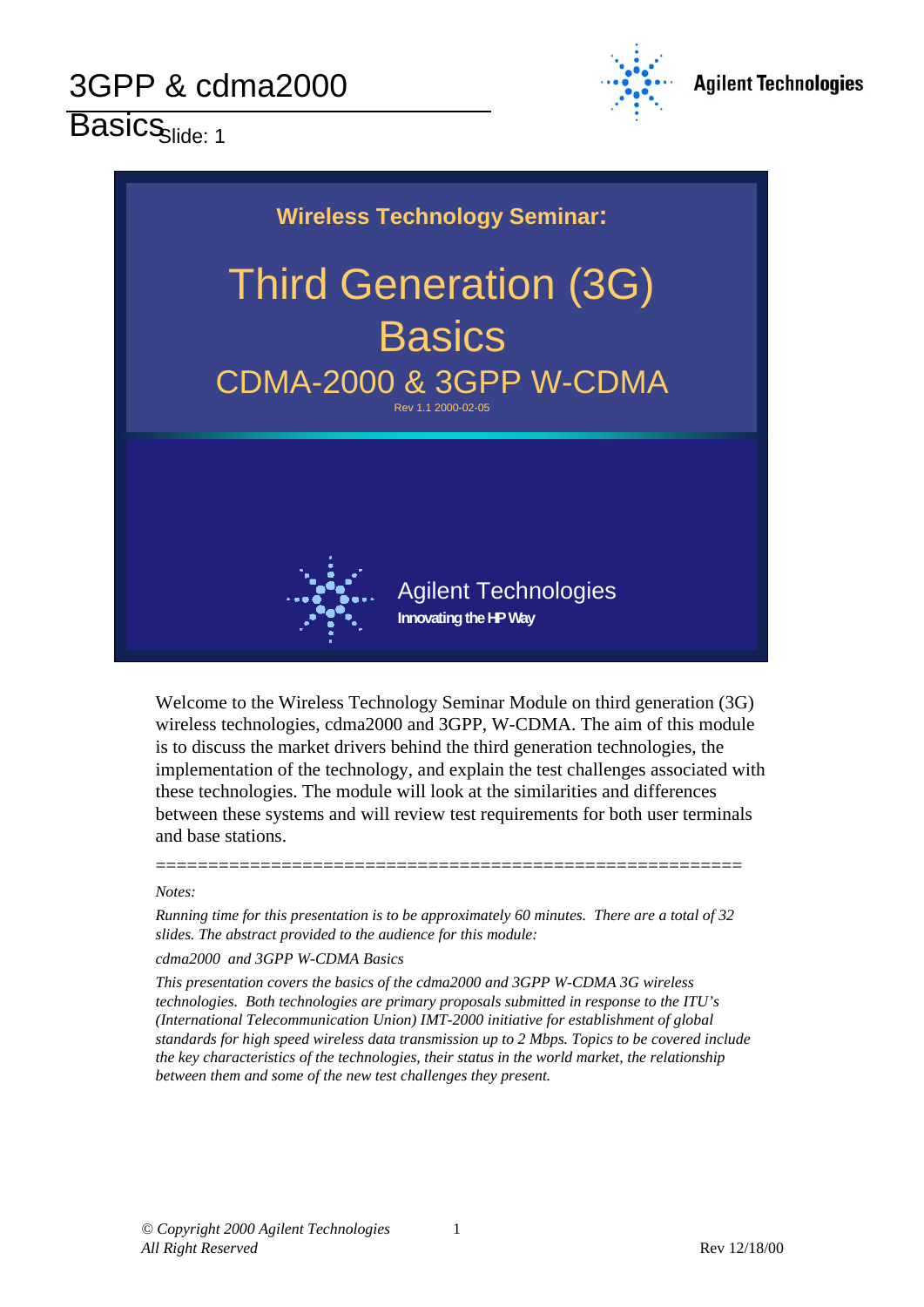Basics<sub>Slide: 2</sub>



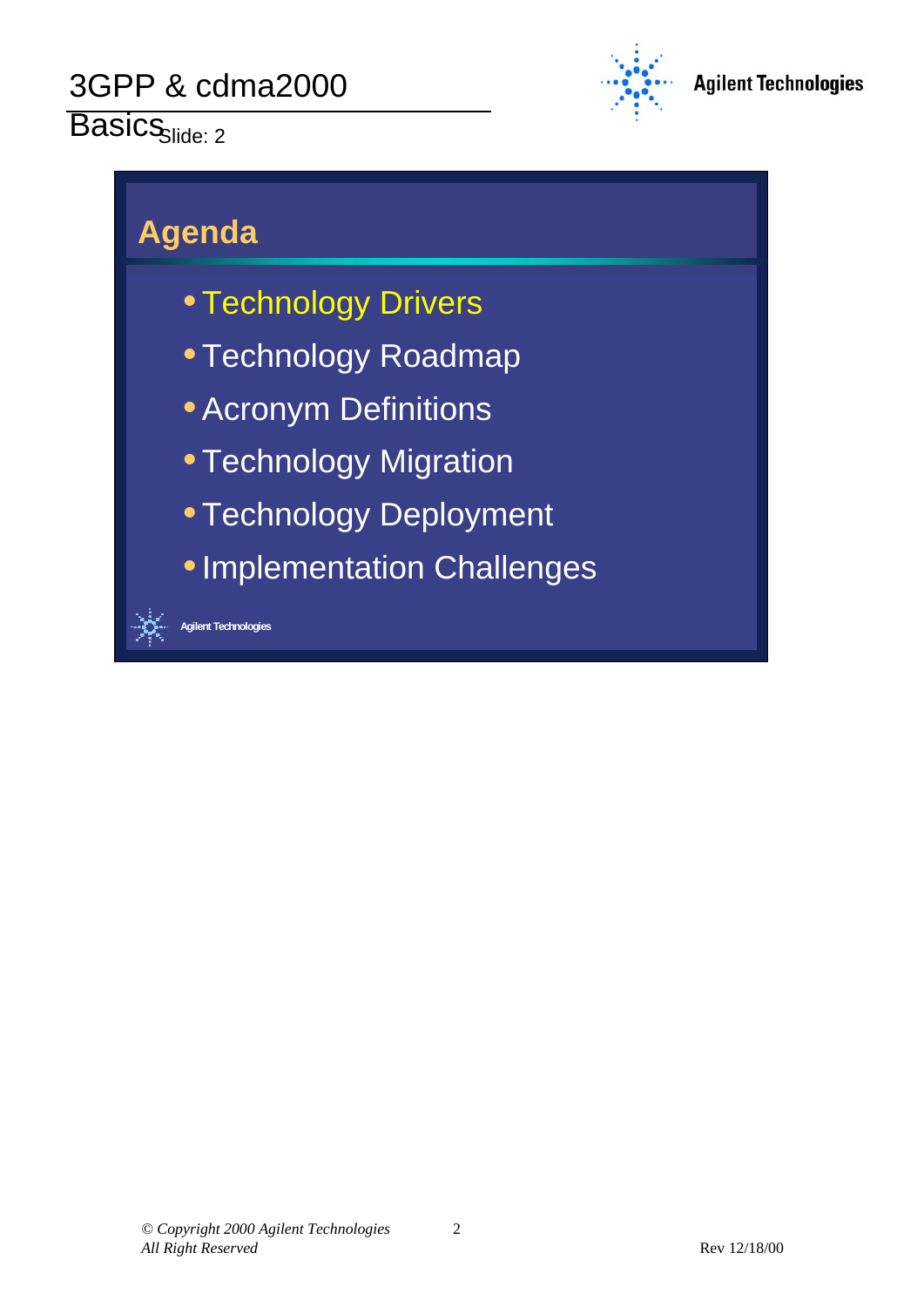$\overline{\text{Basics}}_{\text{slide: }3}$ 



| <b>What Is the Driving Force for 3G?</b>    |                                                       |  |  |  |  |
|---------------------------------------------|-------------------------------------------------------|--|--|--|--|
| <b>W-CDMA</b><br>• Europe<br>· Japan        | - Data<br>- Voice Capacity, Data                      |  |  |  |  |
| <b>CDMA-2000</b><br>$\bullet$ US<br>• Korea | - Voice Capacity, some Data<br>- Voice Capacity, Data |  |  |  |  |
| <b>Agilent Technologies</b>                 |                                                       |  |  |  |  |

The initial force behind the development of 3G systems originated in Japan where potential capacity of the current (PDC) system was seen to be a limit on future growth of mobile communications.

Europe leads the world in data delivery. The Wideband CDMA system proposed by NTT DoCoMo (originally a replacement for PDC) was recognized as a major improvement over GSM for data delivery.While W-CDMA will also offer voice services, data is seen as the path to the future.

Within the United States, there are today several different, incompatible, systems in use. One requirement for a new system was to offer a compatible path from today's systems whilst providing better capacity and improved data facilities than the systems currently in use. The cdma2000 system - heavily based on IS-95 has achieved rapid acceptance in the IS-95 cdma community. There is no good upgrade path from the other US technologies to cdma2000.

Although IS-95 began in the US, Korea has the highest concentration of IS-95 users in the world. They will continue in leading this technology with the rollout of cdma2000.

The 3GPP W-CDMA system is being designed to inter-work with GSM, although there is no direct relationship between the air interfaces as with IS-95 and cdma2000.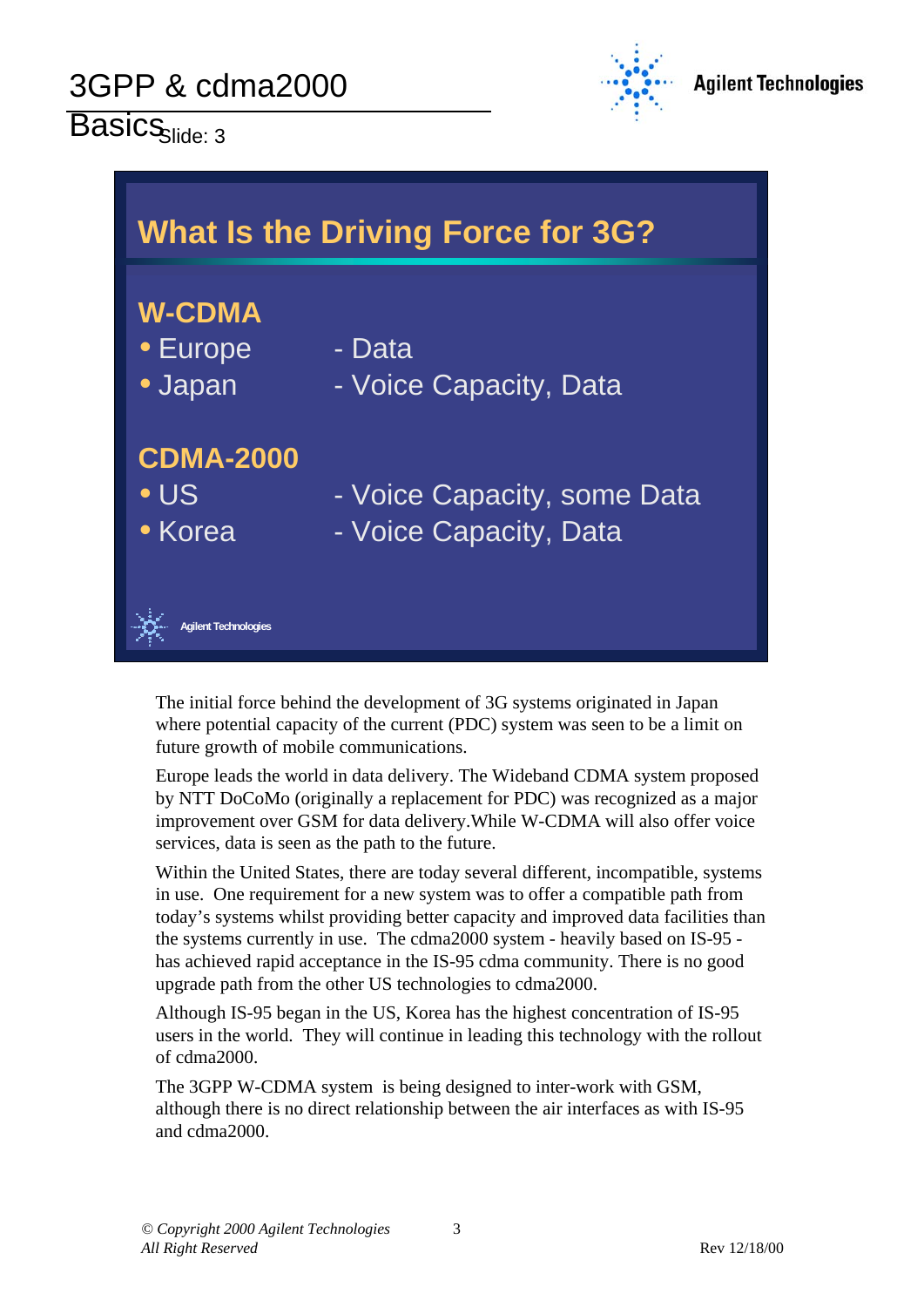# Basics<sub>slide: 4</sub>





Data services are seen as a key growth area for wireless mobile communications. The huge growth in the internet market is seen as key driver for the wireless market. The ARC Group predicts total mobile data users will be 1.2 billion worldwide by 2005. Wireless data revenues are predicted to exceed wireless voice revenues in the same year (Ovum). Fixed Internet will grow to about 750 million during same time.

Even if the market acceptance is slower than shown, wireless data is still a significant opportunity that is important to be investing in today to carve out future market positions. The market acceptance will depend on several factors such as pricing, smarter internet applications, new mobile applications, resolution of technical communications problems, handset availability and ease of use.

Although GPRS has been slow to take off in GSM markets, it is still expected to be the forerunner of data delivery prior t the introduction of W-CDMA. GPRS deployment has been delayed over original expectations but should start commercial service during 2001.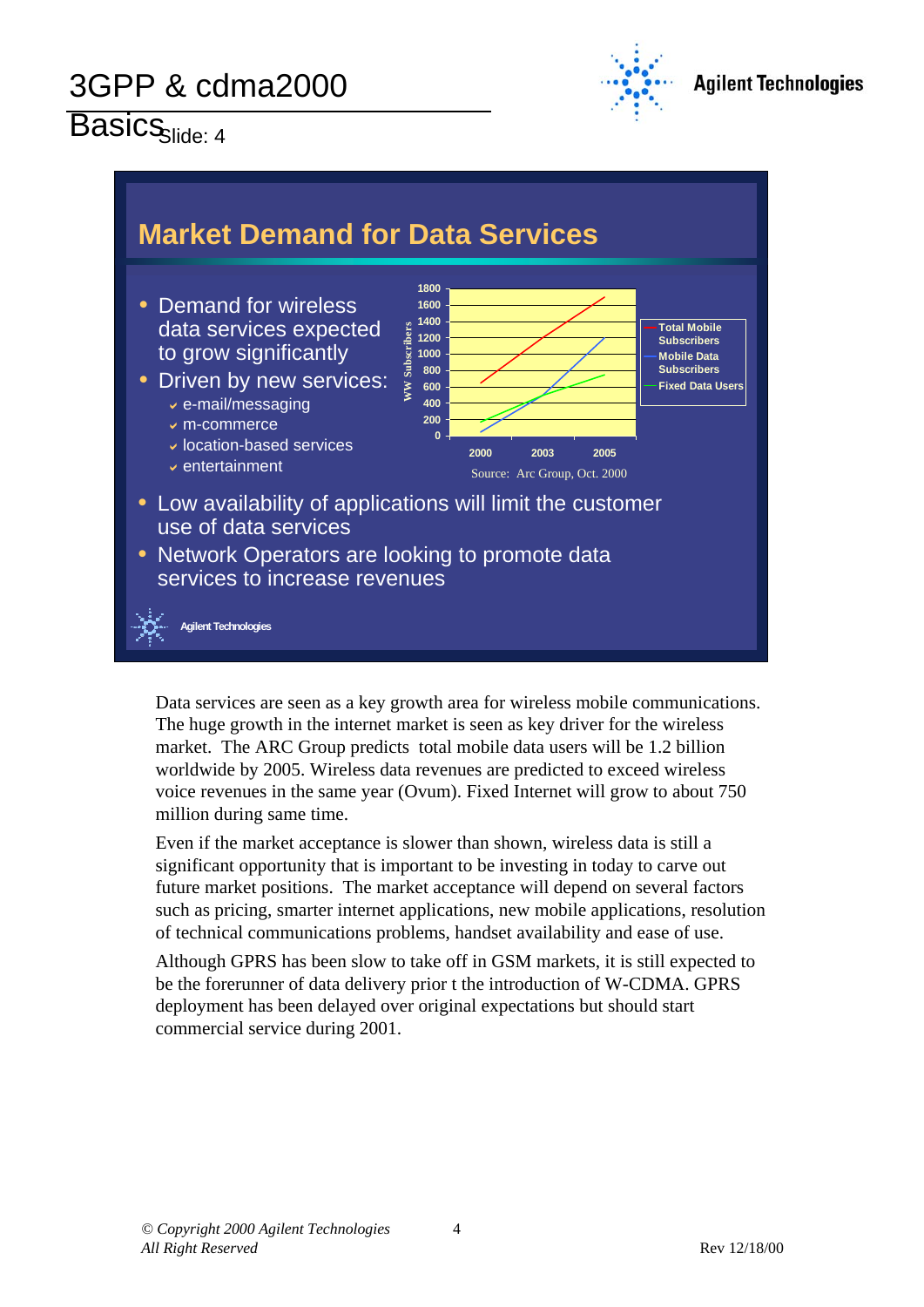#### Basics<sub>Slide: 5</sub>



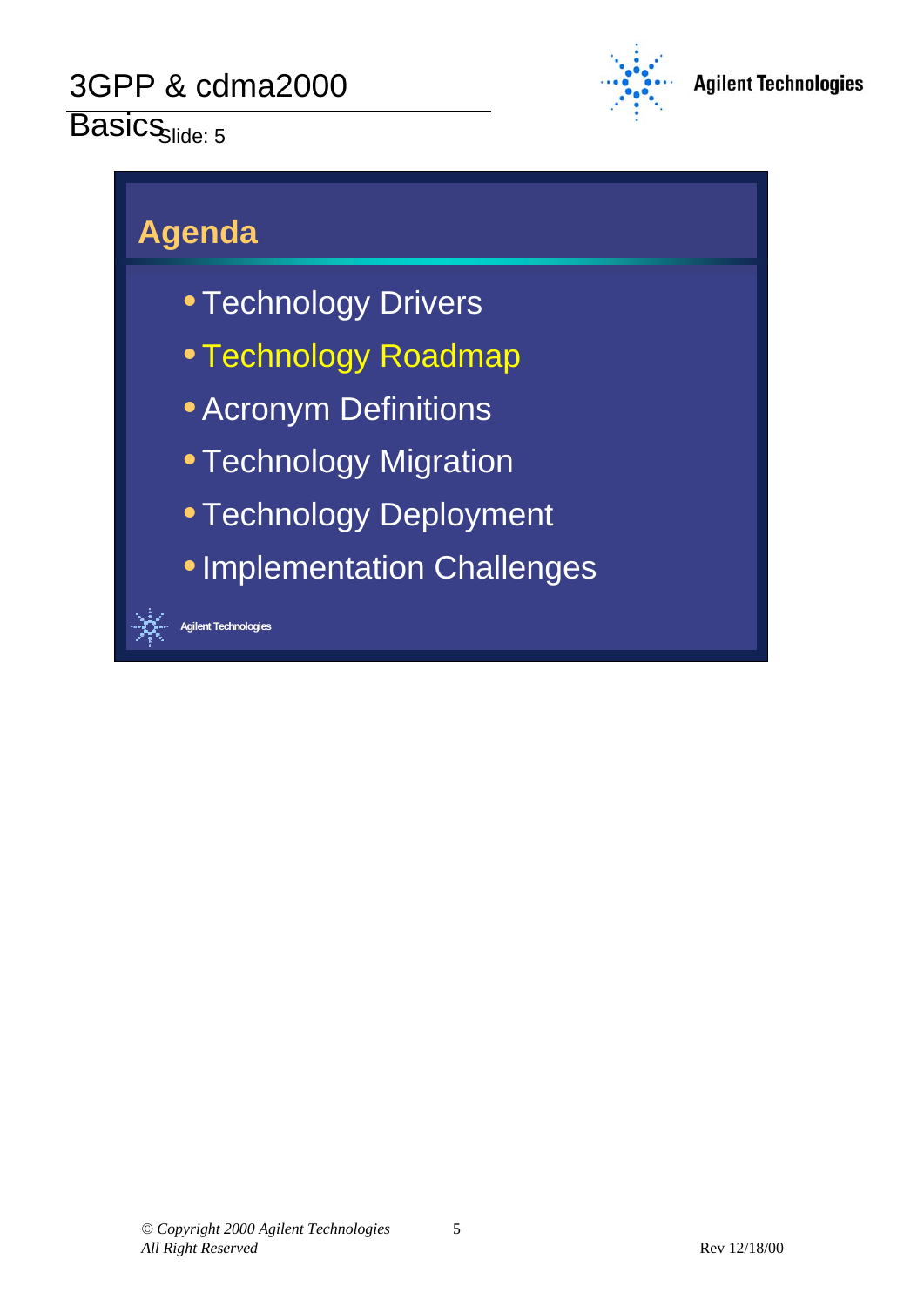

# $\overline{\mathsf{Basis}}_{\mathsf{Side: 6}}$



The feature set for the first W-CDMA release - called Release 99 - was frozen in December 1999. Since then considerable work has been done to draft the detailed standard which consists of over 400 documents. The stability of the Dec 2000 version of R99 is sufficient for Layer 1 equipment t be built. Delays in the standards work resulted in a re-naming of future releases, R00 is now Rel-4, R01 becomes Rel-5 etc. Typically there is at least two years delay between freezing the feature set of a release and finishing the drafting work. Deployment then follows later.

NTT DoCoMo starts deploying network infrastructure in May 2001 with first service in early 2002. This service will be based on a minimal version of R99, with no inter-operability to GSM.

The Spanish operator Xfera has announced plans for service in August, 2001, but this schedule is being questioned by other operators in Spain. All UK and German operators paid approx. \$6B for licenses and they are under severe pressure to get revenues from this as quickly as possible.

Initial deployment in GSM markets will be based on a limited set of R99 features, however, unlike Japan, it is essential that GSM inter-operability is included.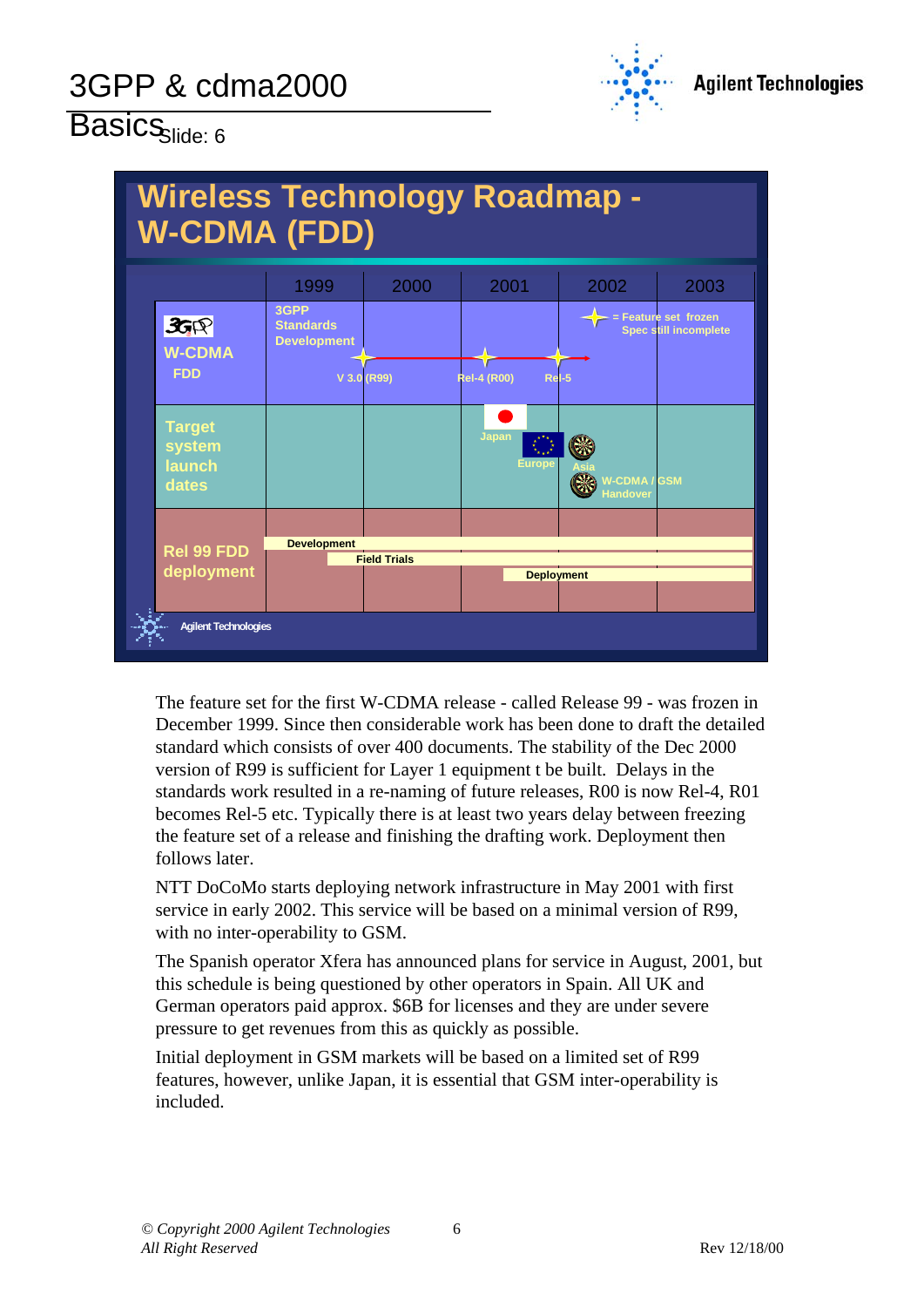

# Basics<sub>Slide: 7</sub>



There is an alternate candidate for using unpaired spectrum allocations, this is called Time Division Synchronous CDMA,or TD-SCDMA, which has been proposed by groups within China. TD-SCDMA is getting a lot of attention because China has such a large population. TD-SCDMA is a Rel-4 work item "Low chip rate TDD" being included in the 3GPP W-CDMA specs.

Either system could be a candidate for use in unpaired spectrum in Europe. The chip rate of TD-SCDMA is 3.84/3 making it easier to "fit in".

TDD is also being touted as a low mobility standard The Time Domain Duplex (TDD) version of W-CDMA is expected to be released in the second half of 2001 but is behind FDD. TDD is being considered by the European operators whose licenses include unpaired spectrum. TDD is useful for applications where there is an unbalance in capacity between the uplink and downlink , such as for Internet access rather than full cellular.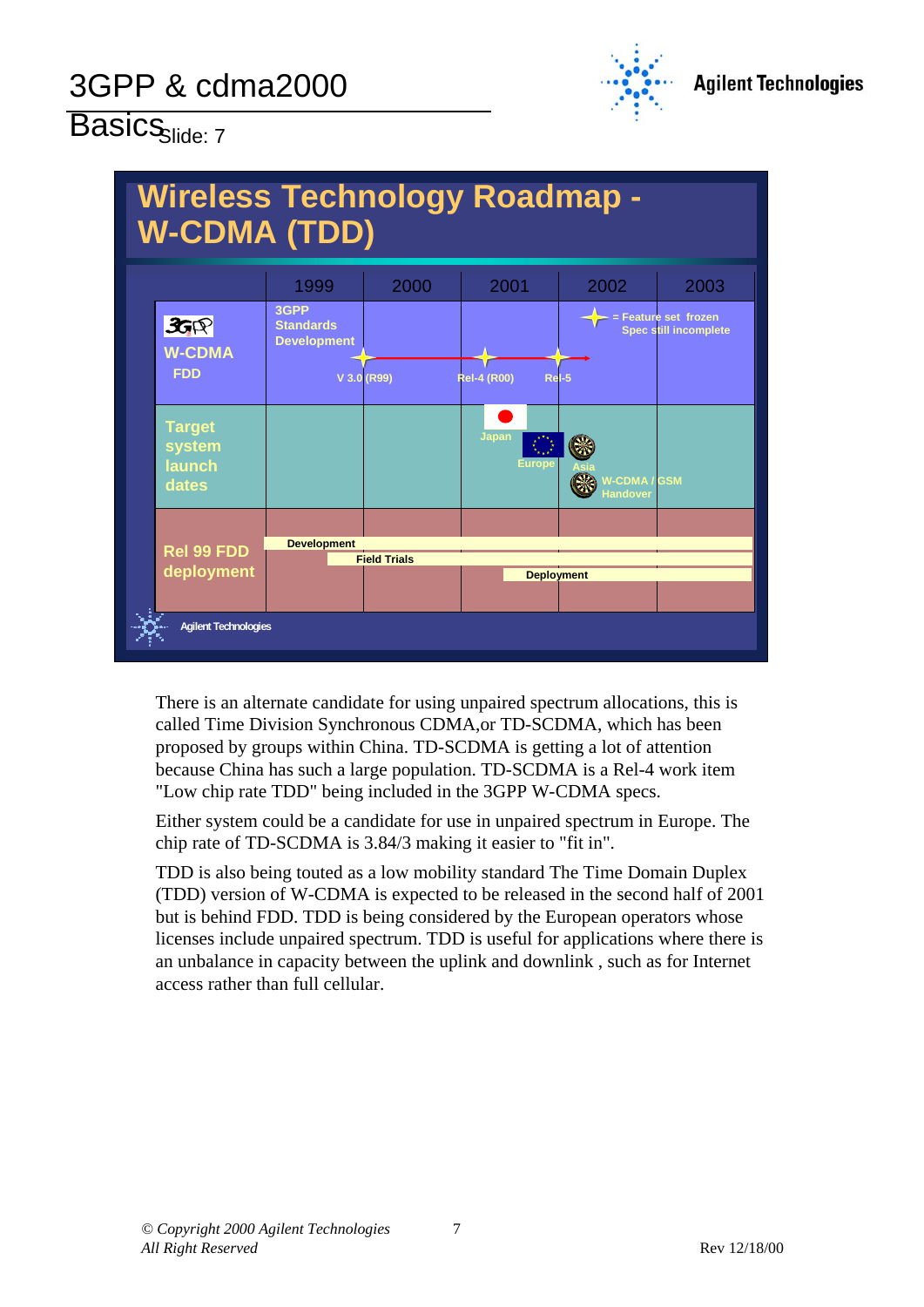

# $\overline{\mathsf{Basis}}_{\mathsf{Side}:\,8}$



Within Korea and the US cdma2000 is going to undergo a rapid rollout. The cdma2ooo technology can be considered to be an upgrade to the existing IS-95 systems. IS-95 network operators will be able to convert existing systems from IS-95 to cdma2000 by installation of new cards in their current base stations without the need for investing in totally new equipment. The conversion of handsets from IS-95 to cdma2000/IS-95 will be very quick once service starts.

SK Telecom in Korea is ahead in their rollout plans, with field trials completed in December 1999 and have launched commercial service in October 2000 using 3Com and Samsung equipment.

Numerous US and Canadian fields trials have been conducted using Lucent and Nortel equipment in the year 2000, with service expected in the first quarter of 2001. Telstra in Australia will conduct field trials during the second half of 2001. Surprisingly, perhaps, the independent Japanese operator DDI/IDO expects to begin service in the IMT2000 band during the third quarter of 2002.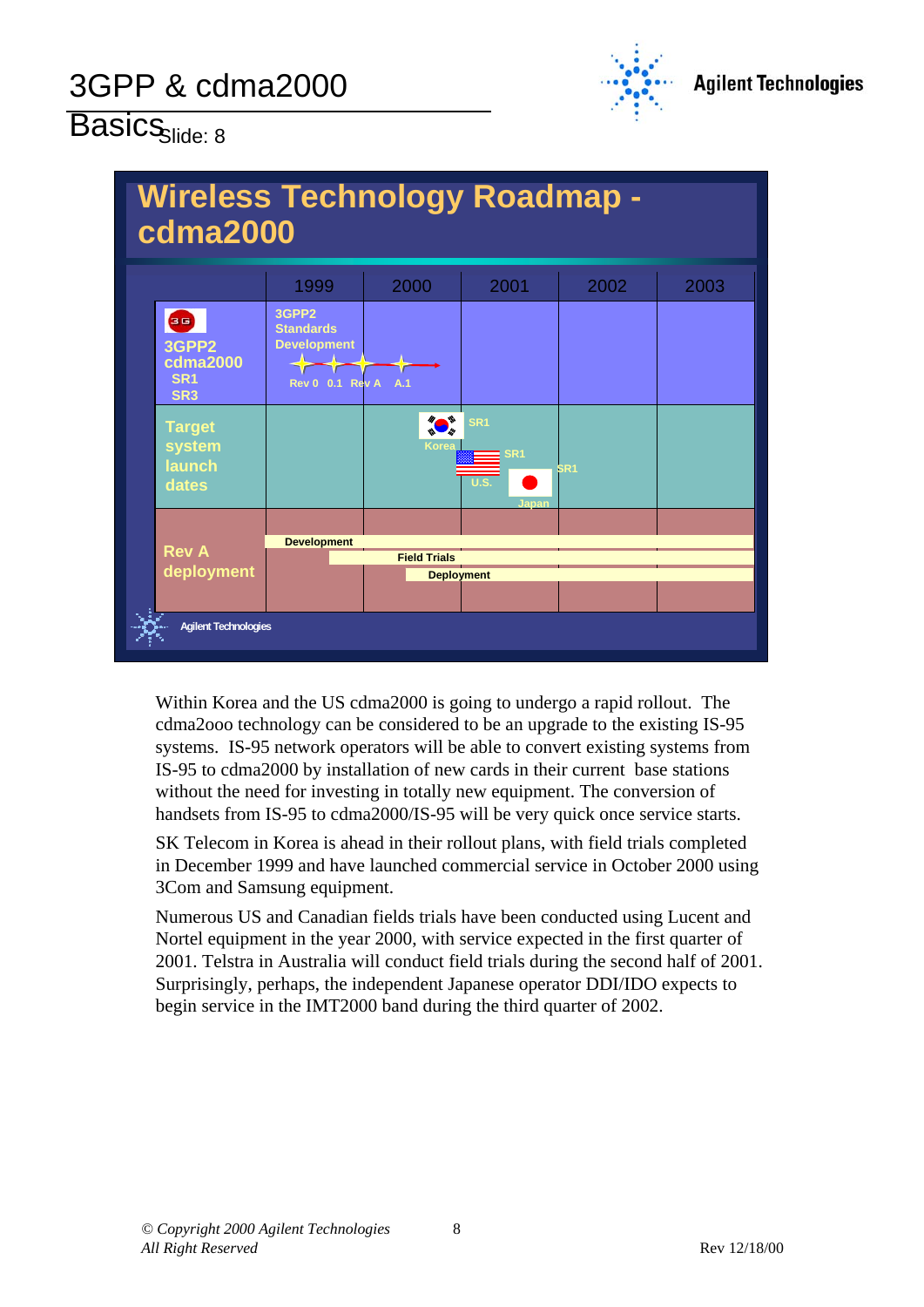

# Basics<sub>slide: 9</sub>

| <b>Wireless Technology Roadmap - 1xEV</b> |                                |                                                                |                   |                      |                               |      |  |
|-------------------------------------------|--------------------------------|----------------------------------------------------------------|-------------------|----------------------|-------------------------------|------|--|
|                                           |                                | 1999                                                           | 2000              | 2001                 | 2002                          | 2003 |  |
|                                           | 39<br>1xEV                     | <b>HDR</b><br>3GPP2 1xEV<br><b>Standards</b><br><b>Release</b> | <b>Release 0</b>  |                      | 1xEV D.V.                     |      |  |
|                                           | <b>System</b><br><b>Launch</b> |                                                                |                   | ∥● 、<br><b>Korea</b> | b.o.<br>D.O.<br>D.O.<br>Japan |      |  |
|                                           |                                |                                                                |                   |                      |                               |      |  |
| <b>Development</b>                        |                                | <b>Field Trials</b>                                            |                   |                      |                               |      |  |
|                                           |                                |                                                                | <b>Deployment</b> |                      |                               |      |  |
|                                           |                                |                                                                |                   |                      |                               |      |  |
| <b>Agilent Technologies</b>               |                                |                                                                |                   |                      |                               |      |  |

1xEV D.O. is a new coding format for packet data only. It cannot carry voice or any circuit switched application. It requires one IS-95 channel dedicated for 1XEVD.O. services but in return offers data capacity six to ten times that available from IS-95, and three times cdma2000.

As with cdma2000, SK Telecom leads the rest of the world by about three months. Sprint and Verizon plan to launch service in the US early 2002. There is major interest in this system in both Japan and Taiwan. KDDI, a consortium of KDD, IDO and DDI, plan to launch service in Japan early 2002.

The 1xEV schedule is limited by the availability of ASICs from Qualcomm. Sample quantities are expected by June 2001 followed by production quantities available in late 2001. 1xEV requires an easy conversion from serial port to USB on the bottom of the phone. The 1xEV ASICs are pin-compatible with IS-95 and IS-2000 ASICs, and the RF sections are the same.

The 3GPP2 standards body plans to release the data and voice standard, 1xEV D.V. during the first half of 2002.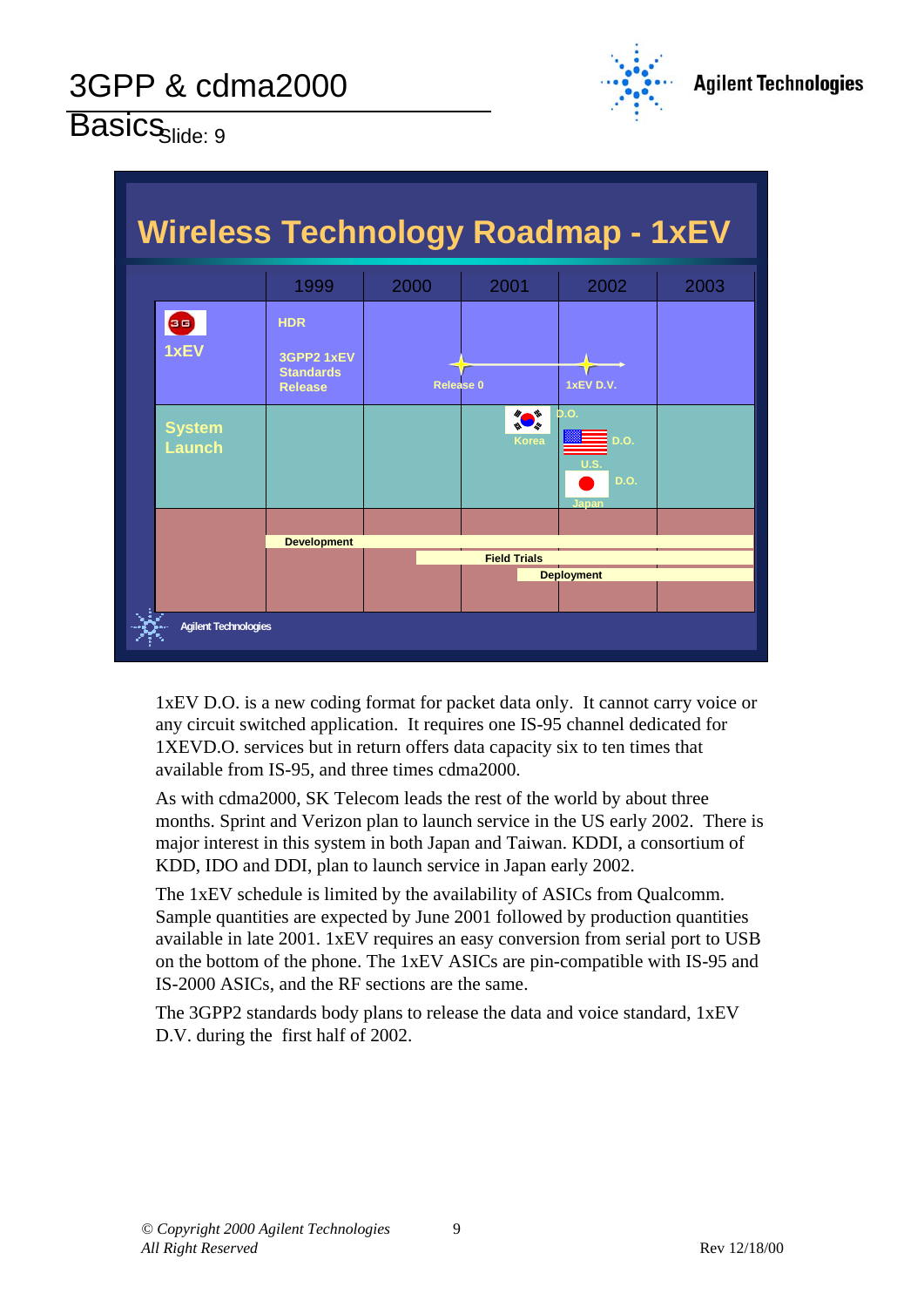#### $\overline{\mathsf{BasicS}_{\mathsf{ilde}: 10}}$



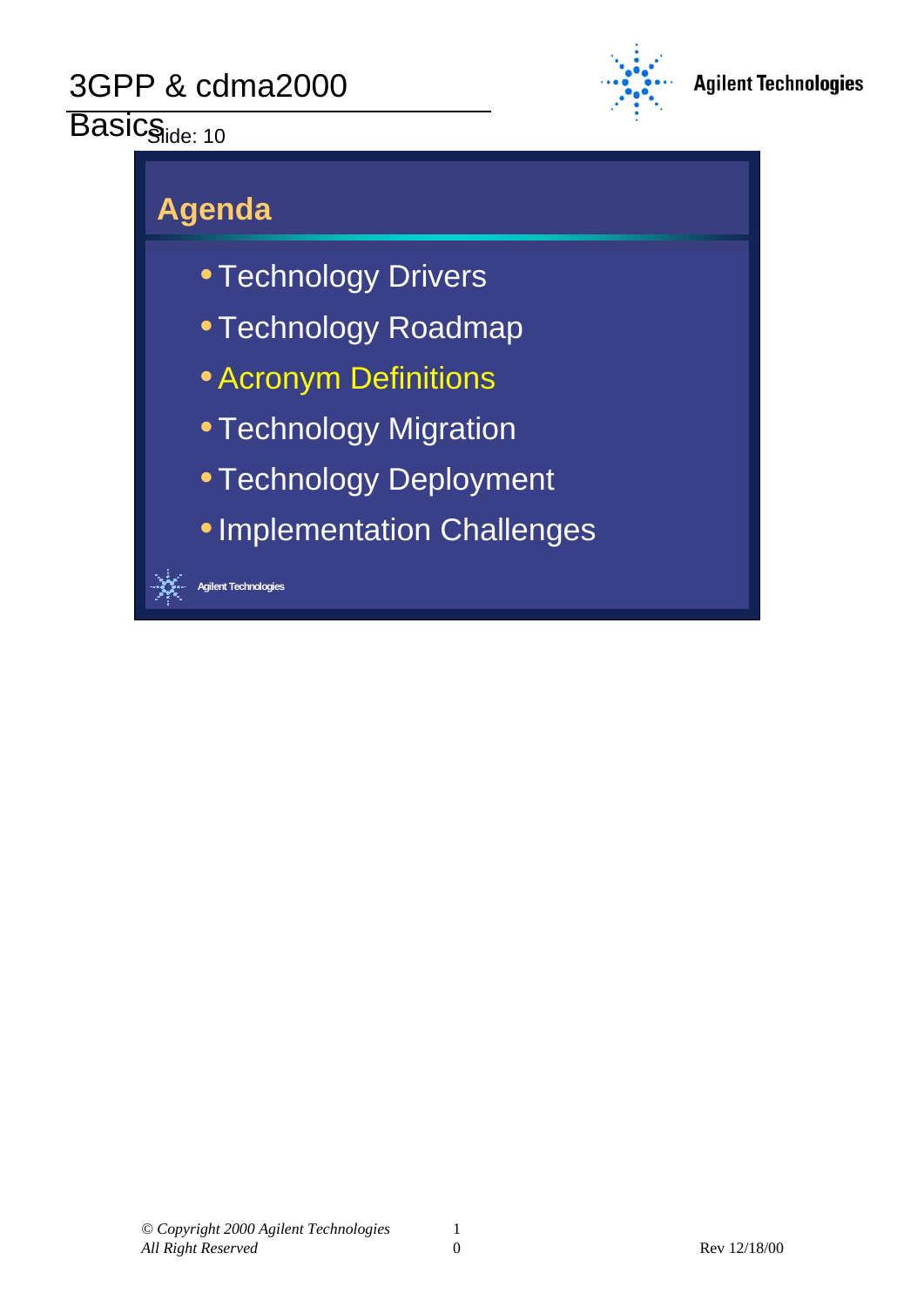Basicside: 11



| <b>Acronyms and Terms (i)</b>                                                          |                                                                                                                                                                                                                                       |  |  |  |
|----------------------------------------------------------------------------------------|---------------------------------------------------------------------------------------------------------------------------------------------------------------------------------------------------------------------------------------|--|--|--|
| <b>ITU</b><br><b>ETSI</b>                                                              | - International Telecommunications Union<br>- European Telecommunications Standard<br><b>Institute</b>                                                                                                                                |  |  |  |
| <b>IMT2000</b><br><b>UMTS</b><br>• W-CDMA                                              | - International Mobile Telecommunications 2000<br>- Universal Mobile Telecommunications System<br>- Next Generation CDMA system developed at<br><b>ARIB and ETSI standards committee</b>                                              |  |  |  |
| <b>UTRA</b><br><b>FDD</b><br><b>TDD</b><br><b>UE</b><br>Node B<br>Agilent Technologies | - <b>UMTS Terrestrial Radio Access</b><br>- Frequency Domain Duplex<br>- Time Domain Duplex<br><b>TD-SCDMA - Time Domain - Synchronized CDMA</b><br>- User Equipment (mobile terminal)<br>- equivalent to <b>BTS</b> in W-CDMA system |  |  |  |

Here is a list of some of the more common acronyms and terms. Many come directly from the standards. Others come more from the ITU and its documentation.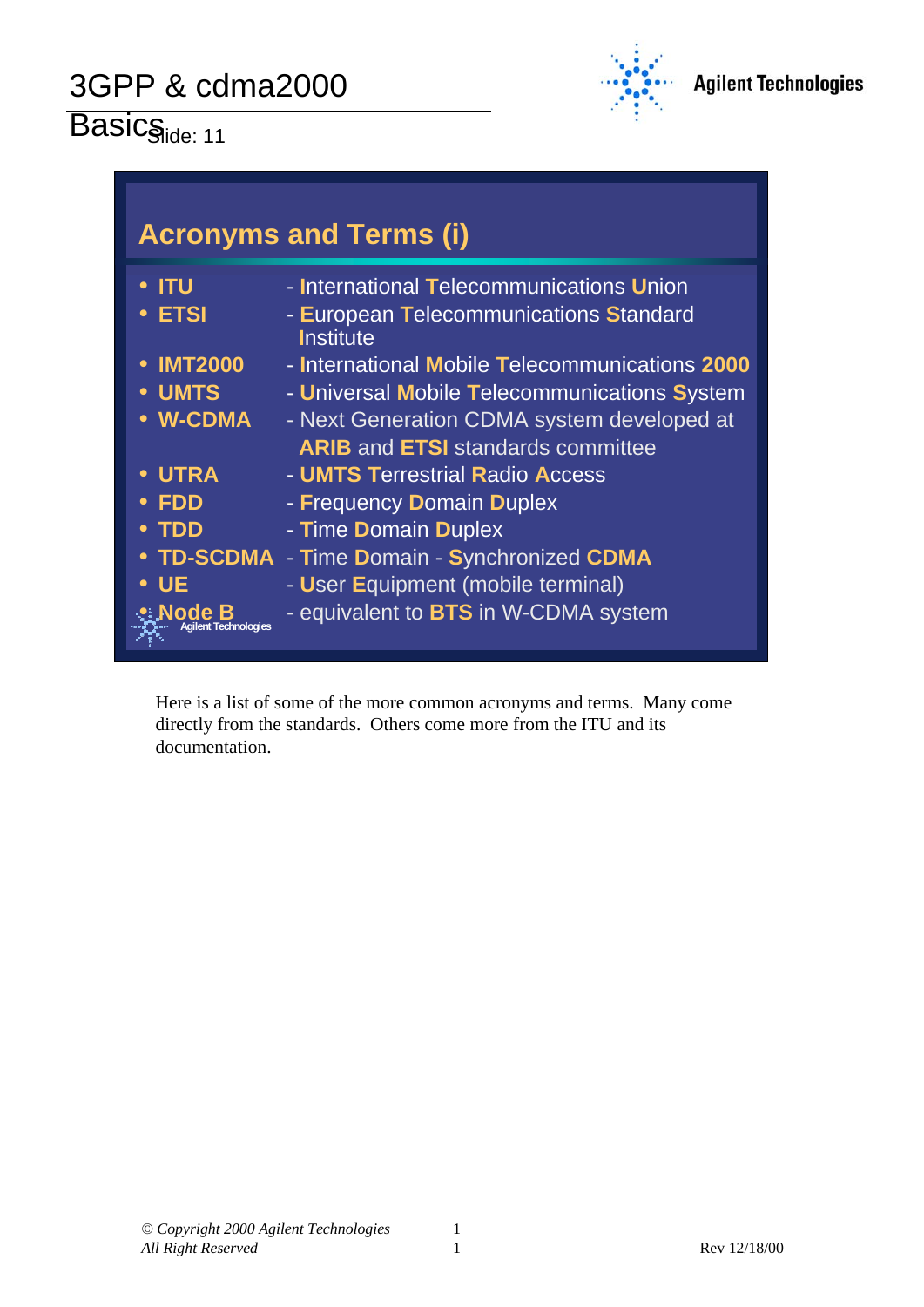Basicside: 12





Here is a list of some more common acronyms. Many, such as IS-2000, SR1, and SR3 come directly from the standards. Others come more from the ITU and its documentation.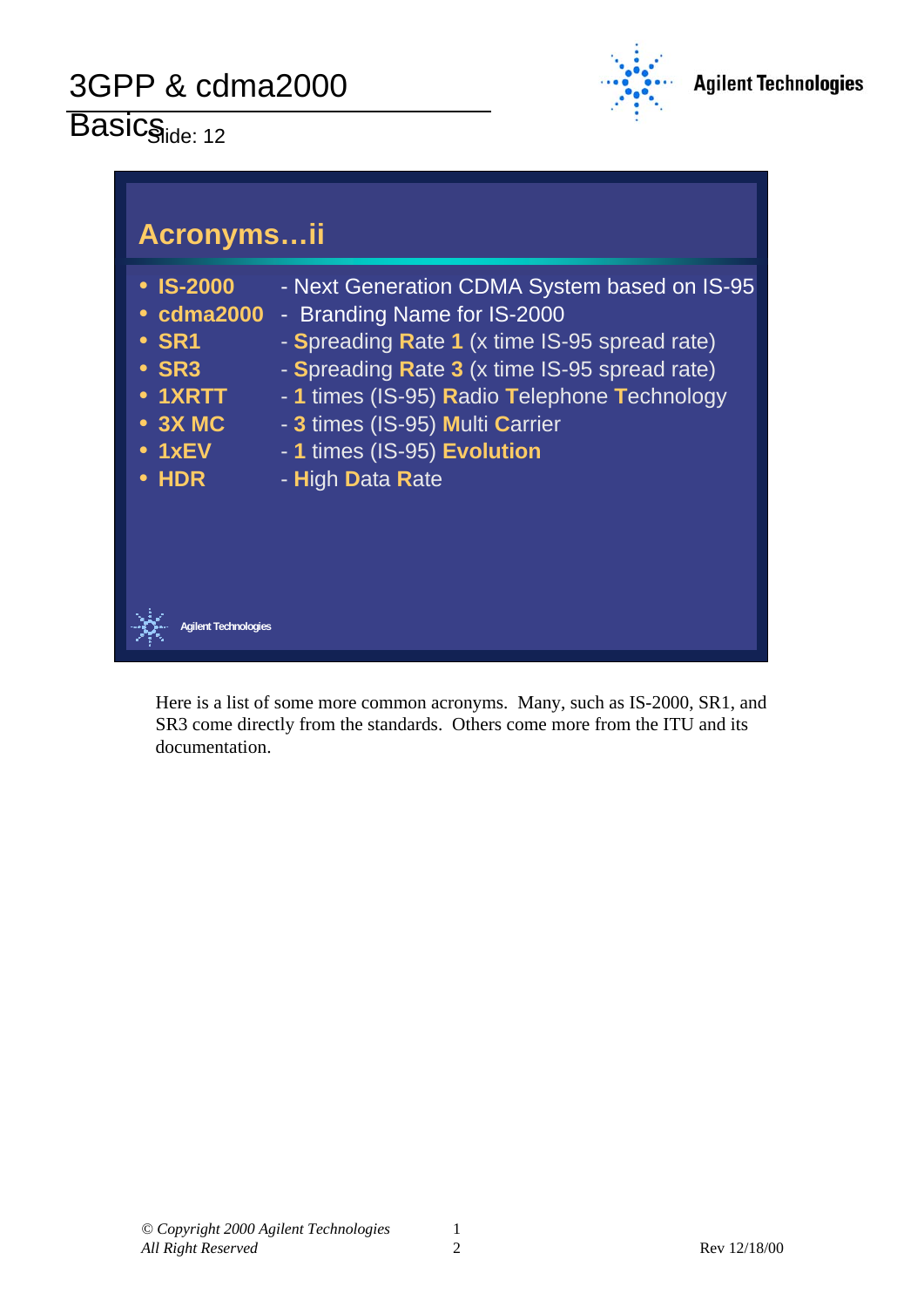$Basis_{ide: 13}$ 



#### **Acronyms …iii**

- MC-MAP cdma2000 running on GSM network
- **DS-41** W-CDMA running on IS-41 network
- y **Cross Mode**  MC-MAP and DS-41
- **Greenfield New Spectrum**



**Agilent Technologies**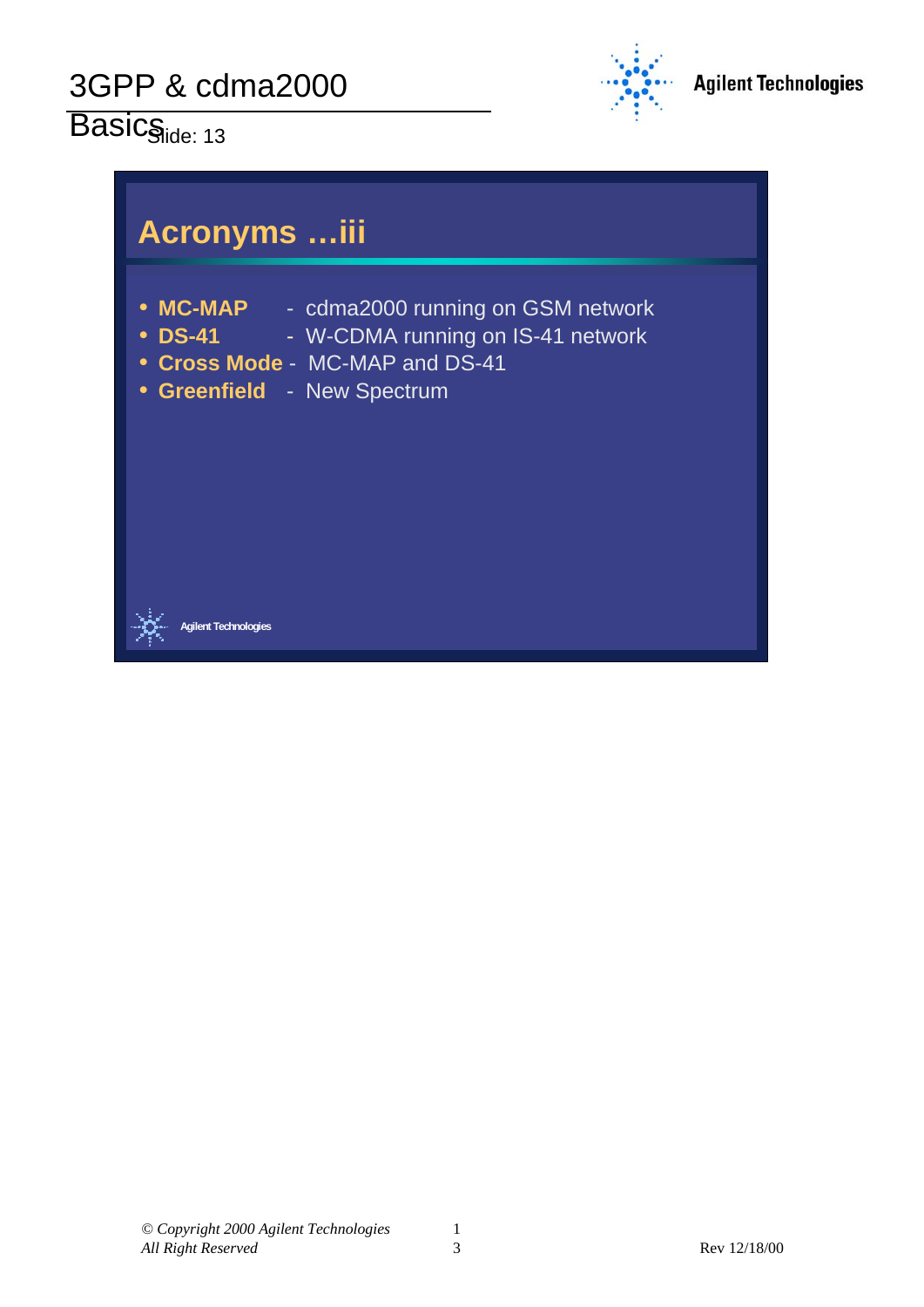# Basicside: 14



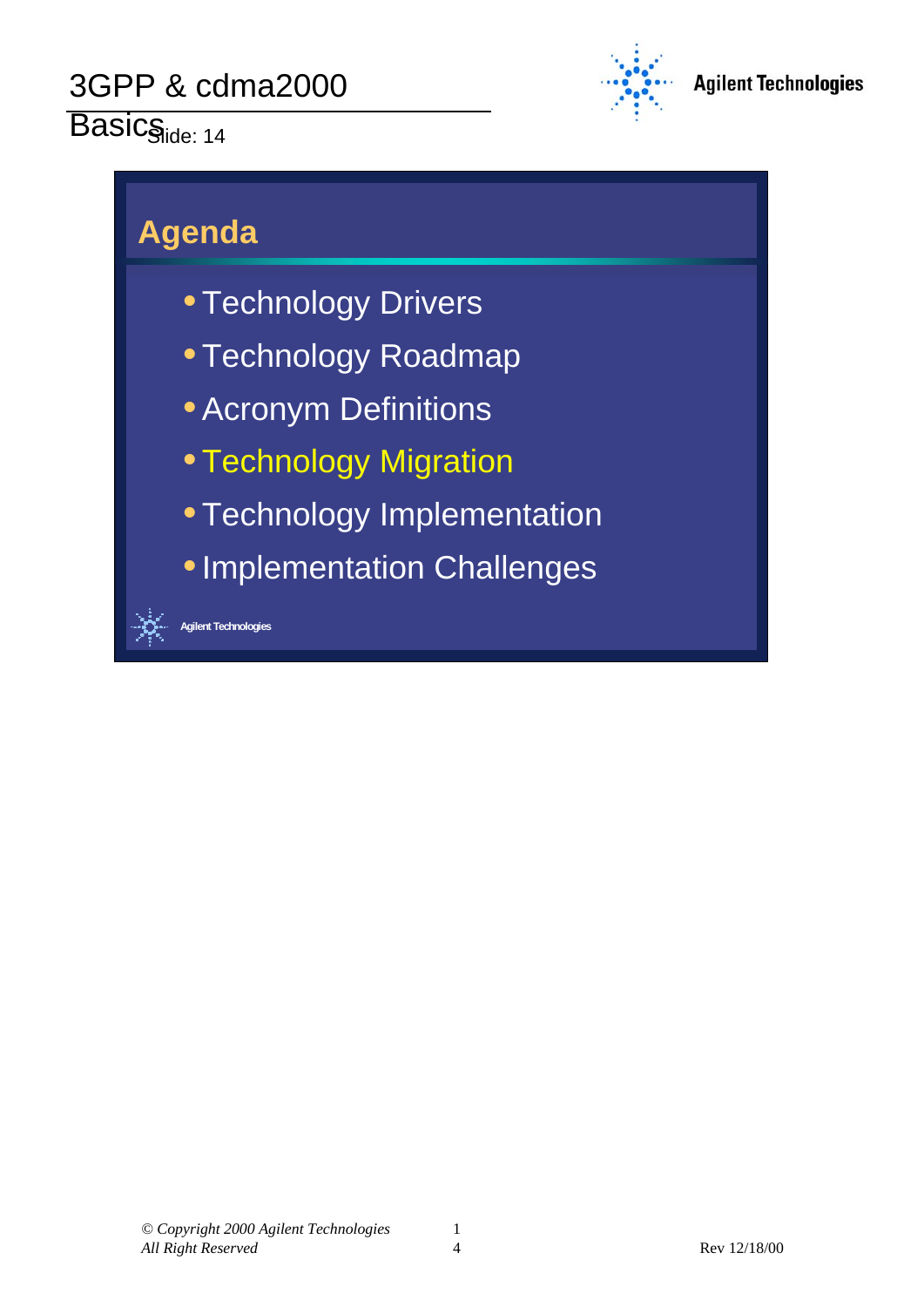

Basicside: 15



A look at the evolutionary path from 2G to 3G shows the likely migration path for service providers of each major format. The W-CDMA system looks like it will receive the most subscribers as operation is started in the IMT-2000 band. The SR3 (Spread Rate 3) multi-carrier standard appears to be dead. The delivery of higher data rates for the current IS-95 community will be met with 1x Evolution (1xEV). The first version of this is Data Only (DO). Future versions of this will be capable of data and voice (1x EV-DV). The IS-136 operators do not have a direct evolution path to 3G. Instead, they will transition to GSM and GPRS.

EDGE, originally envisaged as a high data rate, evolutionary path for GSM, was for a while adopted as a way for IS-136 operators to offer data services to existing subscribers. This now looks less certain to happen but it is still expected that EDGE will be implemented to complement data services in 2G and combined 2G/3G networks.

Note, there is no technical evolution from PDC to WCDMA, and there are no plans for multi-mode terminals unlike most all other evolution paths.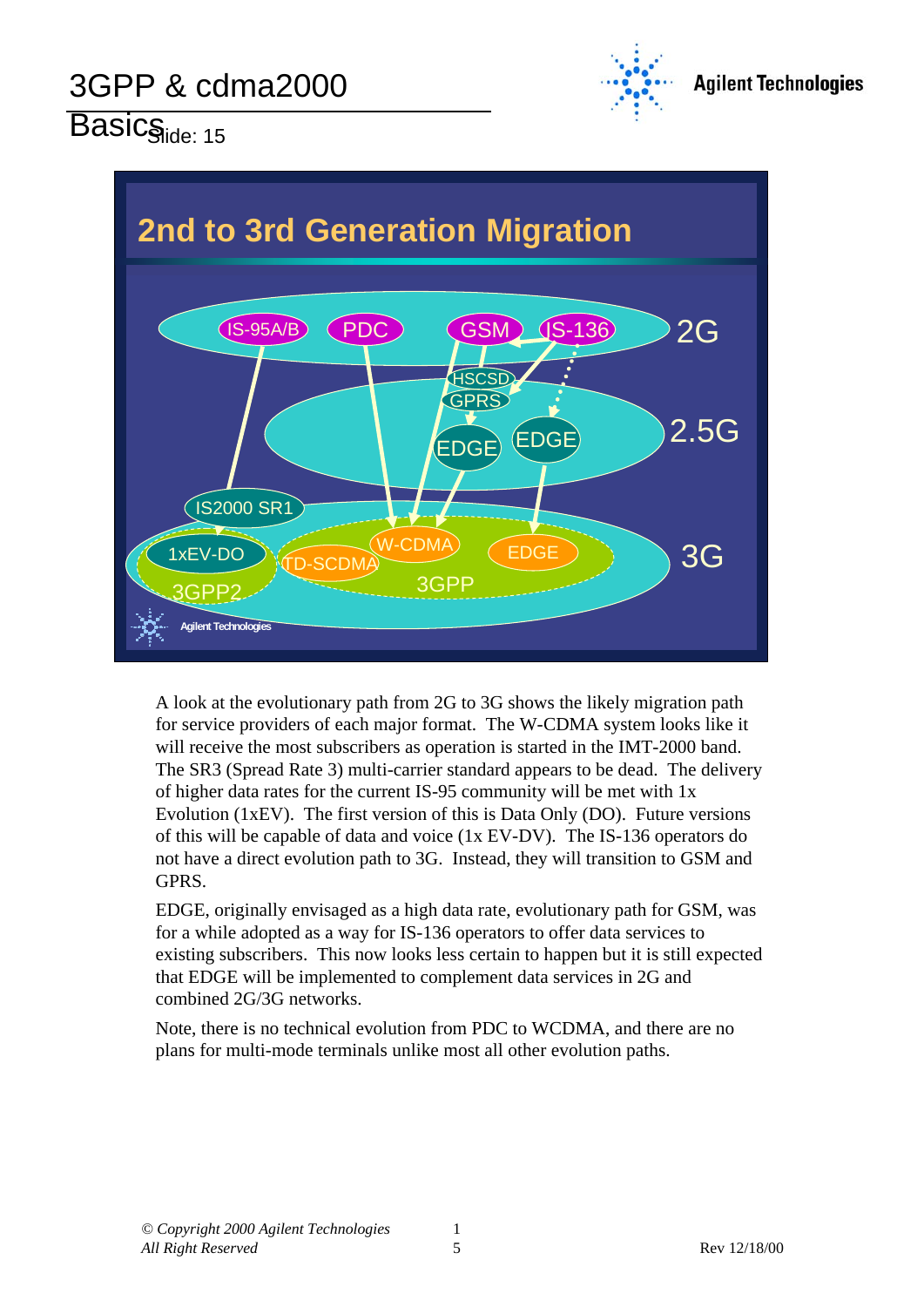Basic<sub>Side: 16</sub>





In Europe, many GSM operators will migrate to W-CDMA for increased data capabilities. While voice capacity is the immediate need for Japan's NTT, data is seen as a major force in the near future.

Korea is evaluating W-CDMA along with cdma2000. The Korean government has ruled at least one of the three 3G licenses will go to a service provider using cdma2000 technology. China is also exploring several options including W-CDMA, cdma2000, and TD-SCDMA

In the Americas, existing IS-95 operators will migrate to cdma2000 for increased voice capacity and the added bonus of data capabilities. Korea has the highest concentration of IS-95 users in the world. They will continue in this technology with the rollout of cdma2000. Japan will deploy its cdma2000 system in the IMT2000 band.

Scandinavian operators will displace the existing NMT system that operates in the 450 MHz band with newer generation (2, 2.5,3G) systems. If China deploys a cdma2000 system, it will be a new installation in an existing frequency band. The cdma2000 systems in the rest of the world will be deployed on top of existing IS-95 systems.

Also, recent announcements from AT&T mean the USA should also be on the W-CDMA list.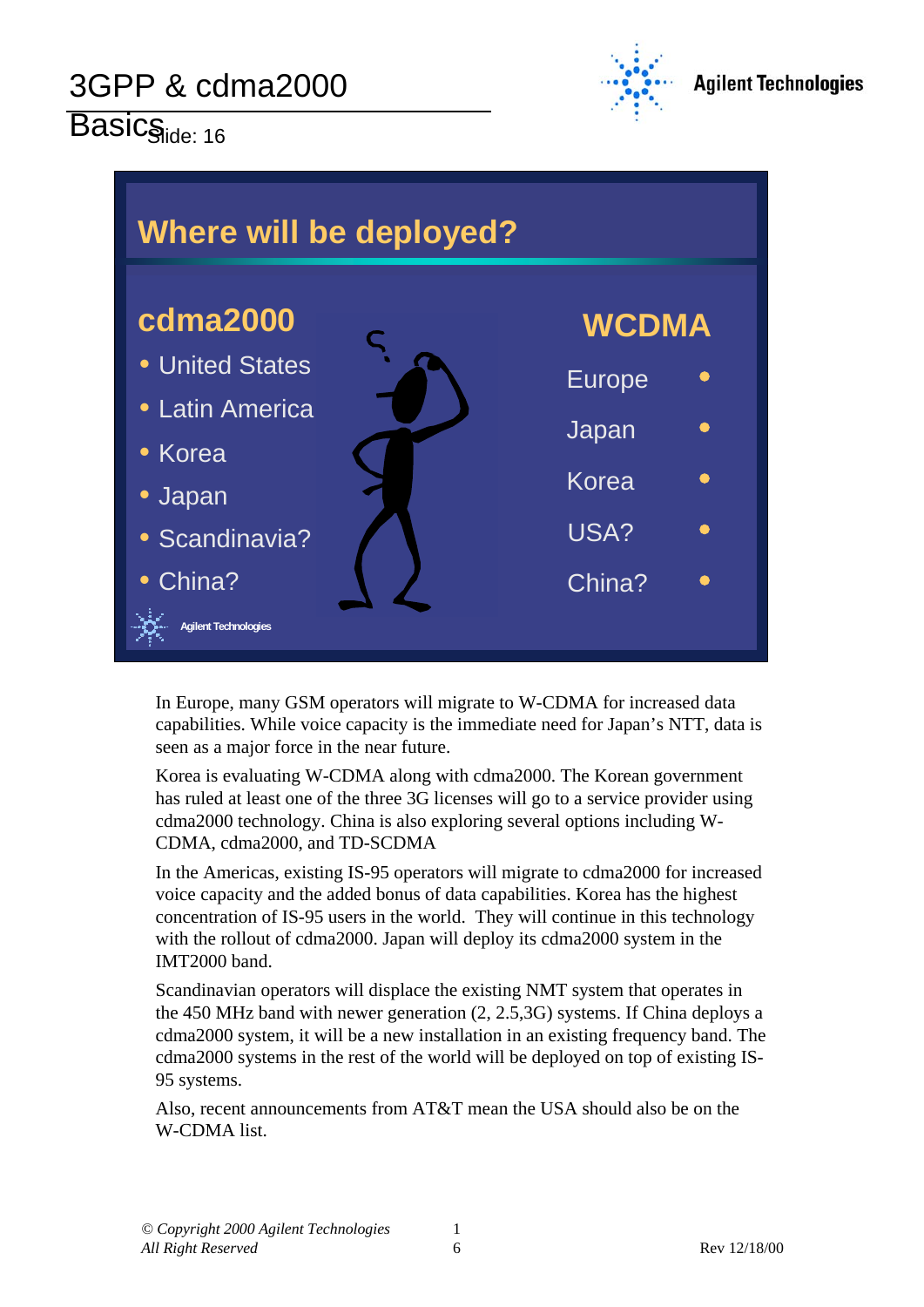# Basicside: 17



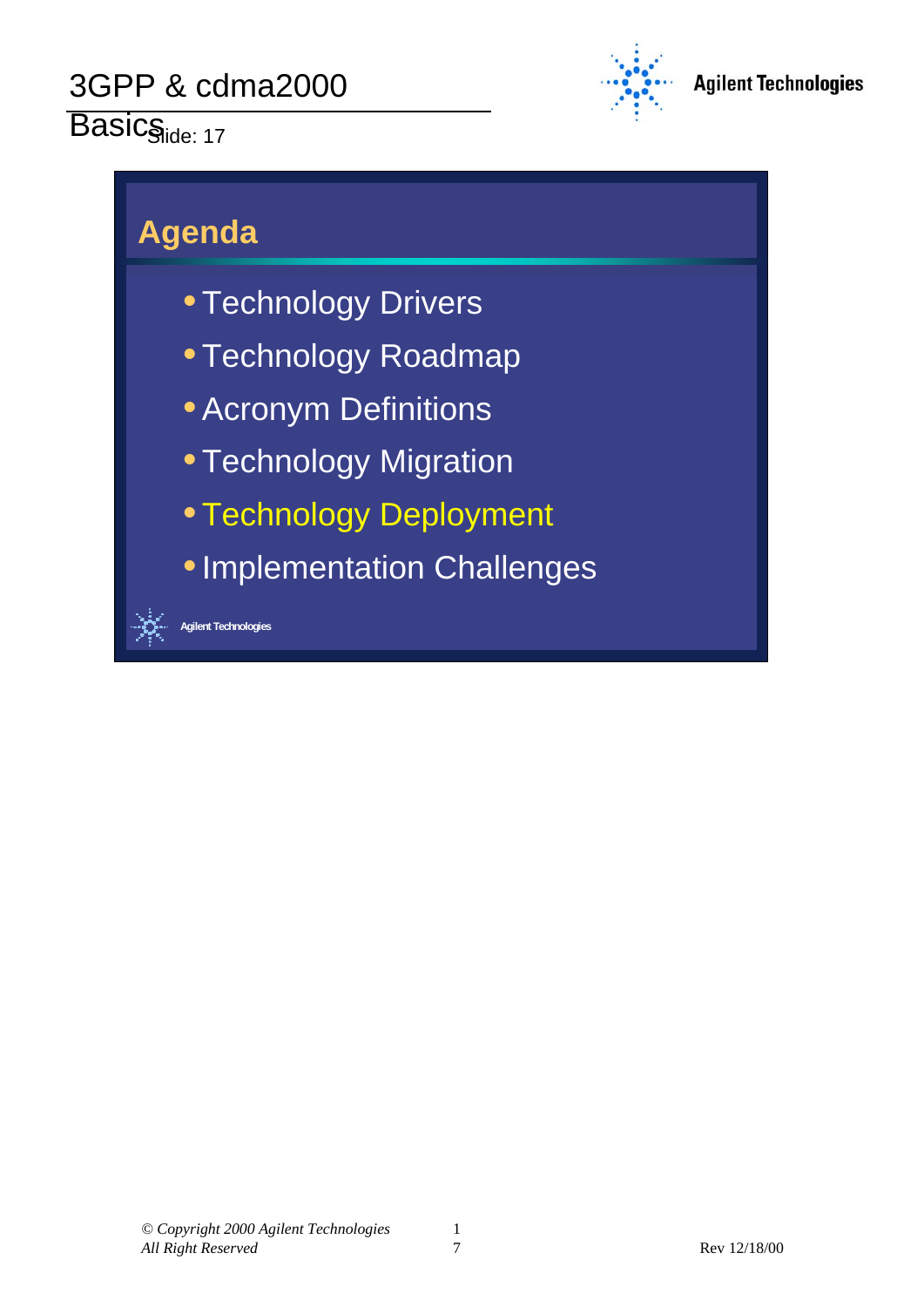

Basicside: 18



The fundamental concept of CDMA is that each user is assigned a unique code. The data for that user is spread from a low data rate (shown here as 10 kbps) to the final spreading rate, either 1.2288 Mcps for cdma2000 or 3.84 Mcps for 3GPP FDD and 1.28 Mcps for TD-SCDMA.. In CDMA systems many users share the same frequency but use different 'orthogonal' codes to allow channels to be separated by decoding. When the de-code is applied, the proper code goes back to the 10 kHz bandwidth, while every other code stays at the full bandwidth. The portion of energy from the wide signal that falls into the 10 kHz is very small.

The spectrum view with stacked signals suggests measurement equipment that will analyze the transmission from a base station and display the constituent codes.

High data rate channels will use proportionally more power for transmission. This is shown in the next slide.

The key pint is that higher data rate channels use less coding, so need to be transmitted at a higher power to maintain SNR.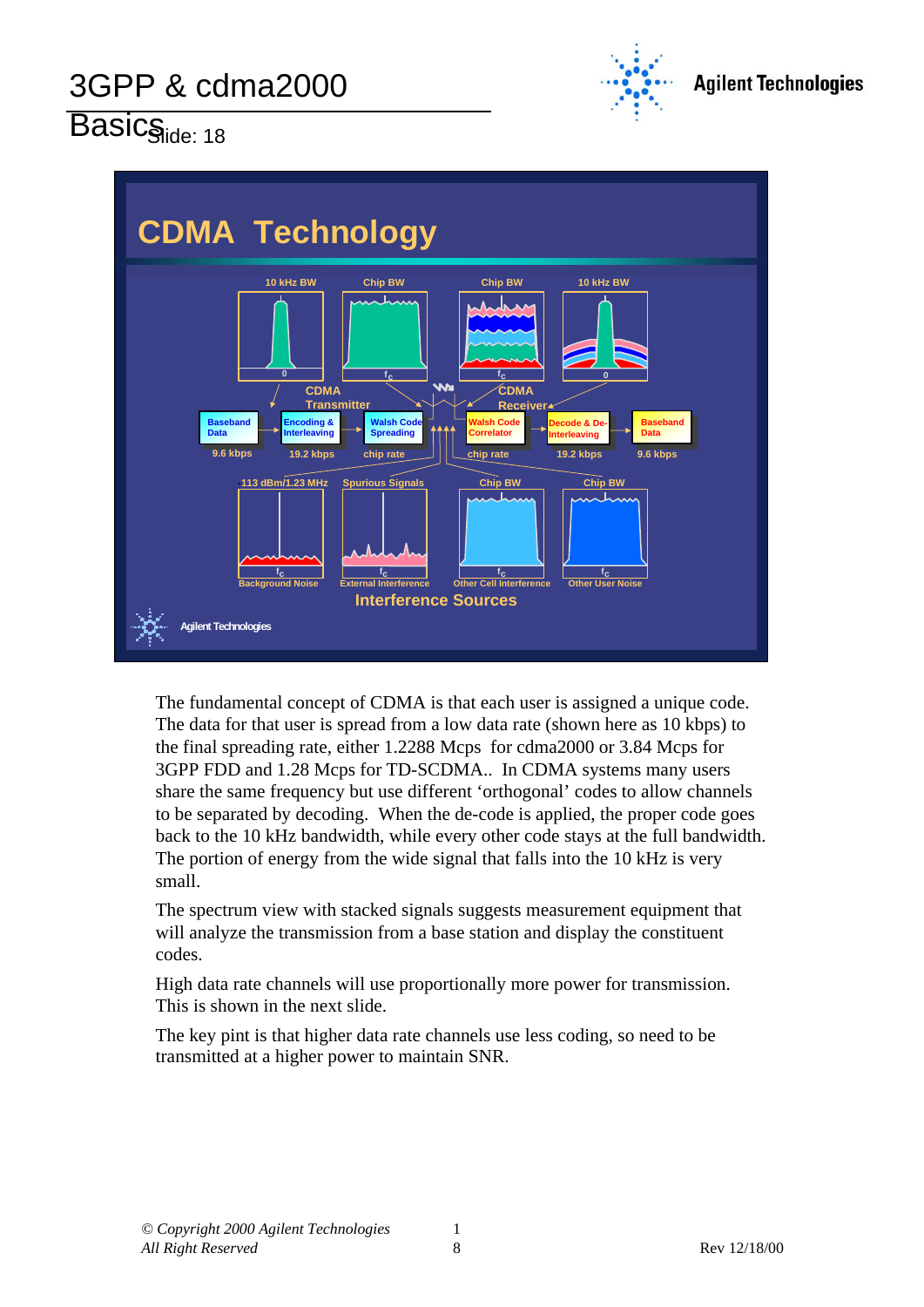Basicside: 19





This is a display of the Code Domain Power curve of a W-CDMA system signal. A base station signal has been broken down into into the orthogonal codes. The wide bar to the right is a high data rate channel. The spreading factor is lower thus supporting higher data rates. The broad "high date rate" channel shows that applying a lower spreading factor occupies the same code space as many lower rate channels. The total power is the area under the curve. The medium width bar, with the marker, would also be a data channel, but at half the data rate of the one to the right.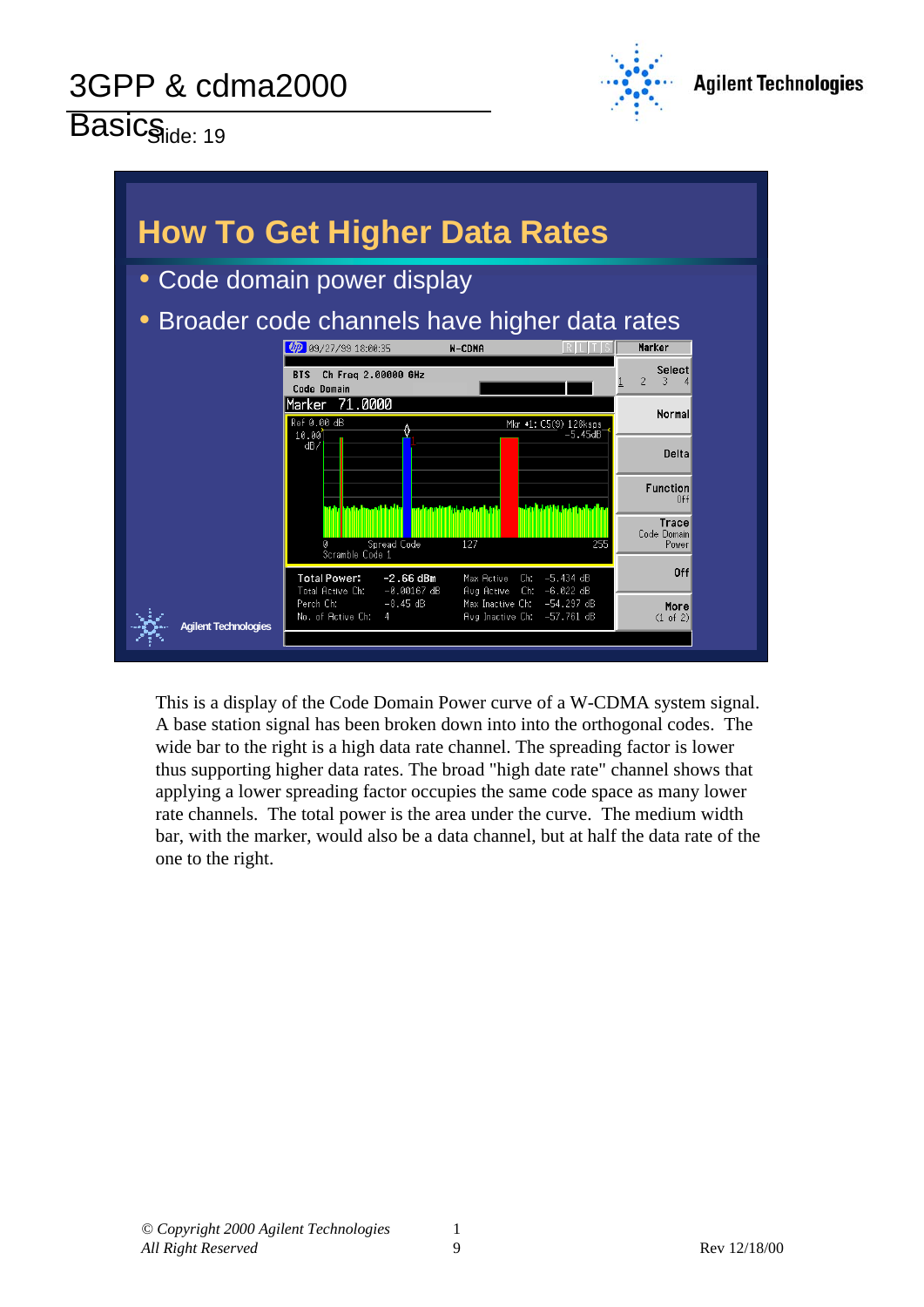

Basicside: 20



This is a display of the Code Domain Power plot of a cdma2000 system signal. This looks completely different from the picture we showed for 3GPP W-CDMA. However, this is really only a difference in presentation and the difference comes from the convention used for numbering the channel codes. Just as in the 3GPP case shown in the last slide the orthogonal code being used supports higher data rates by applying less coding. The total power of this traffic channel is the sum of the power in each of the blue codes. An easier method to view the Code Domain Power of cdma2000 signals is to alter the order of the code channels so that related code channels are adjacent to each other.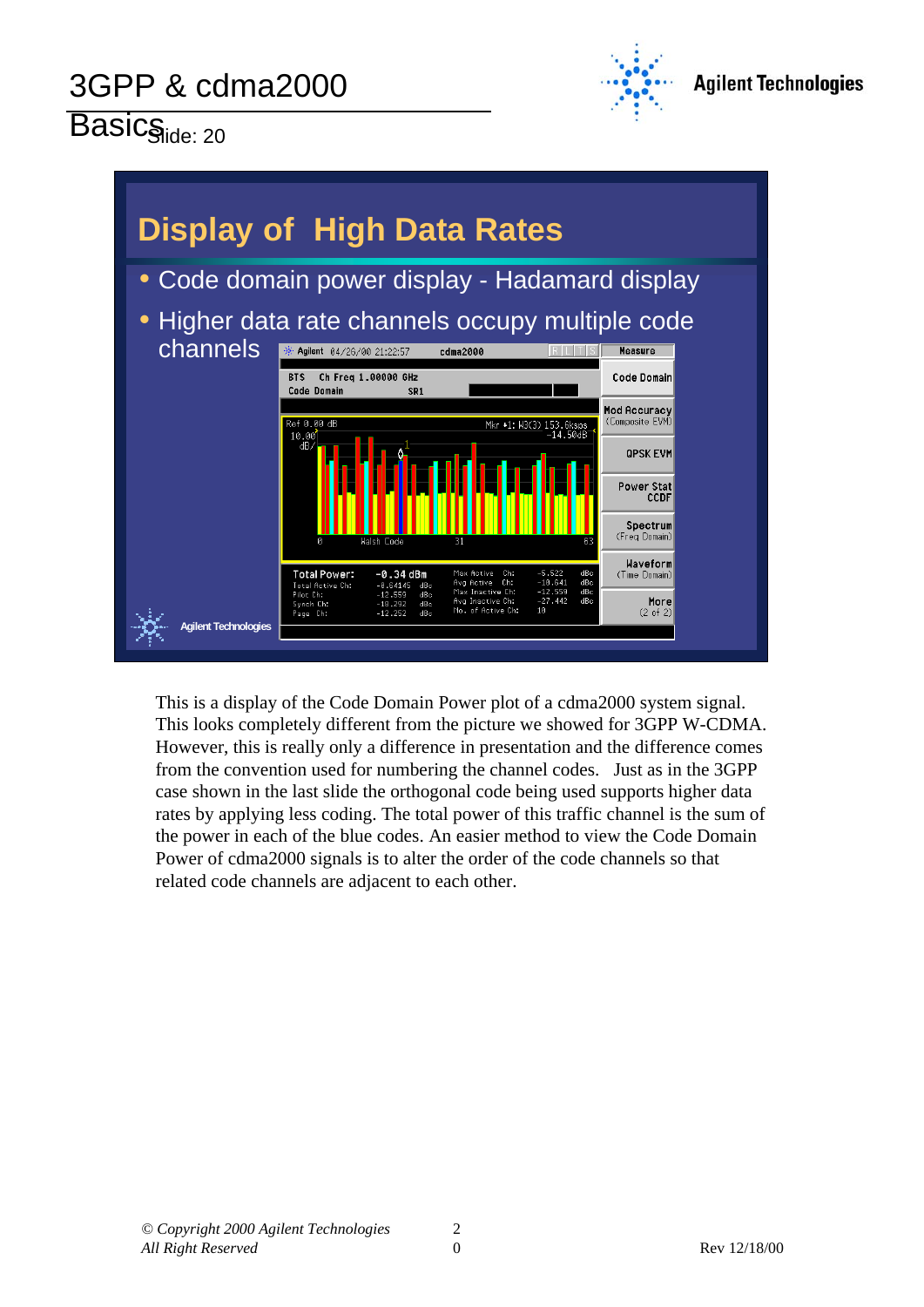Basicside: 21



#### **How To Get Higher Data Rates** • Code domain power display - Bit reversed display • Wider code channels have higher data rates cdma2000 **※ Agilent** 04/26/00 21:20:46 **Display** Code Order BTS Ch Freq 1,00000 GHz HADMRD **OVSE** Code Domain SR<sub>1</sub> **Base Code** Length Mkr #1:  $N2(2)$  307. Consolidated Marker  $-0.34$  dBm Total Power: **Agilent Technologies**

This is a "Bit-reversed" display of the Code Domain Power curve of the same cdma2000 signal shown in the last slide. The broad blue bar in the center is the same high data rate traffic channel that occupied the many blue colored code channels on the previous slide. The total power is the area under the curve. To accomplish this simplified display, the order of the code channels on the display is altered to a "bit-reversed" order. This is really only a display 'trick'; in the receiver the codes are just used to define the coding.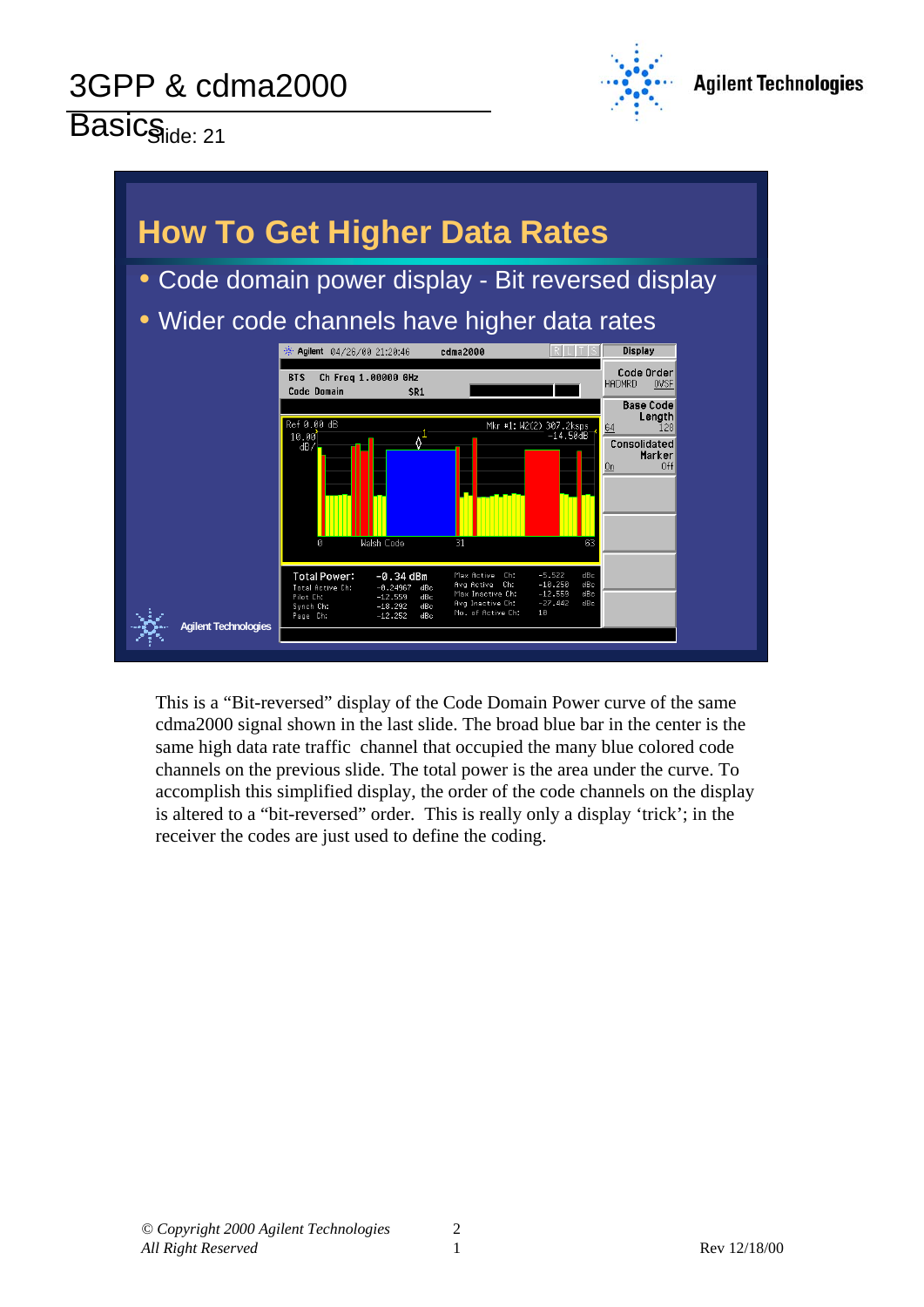

# Basicside: 22



The major capacity advantage of CDMA is realized by many technical innovations. One of the most important is the reuse of the same frequency in every sector of every cell. In IS-136 and analog cellular systems, there is a 7 cell repeat factor, with 3 sectors. This means that only one out of every 21 channels is available to each sector. GSM usually uses a repeat of 4, with 3 sectors, for a reuse of one out of twelve.

This is not the only factor that has influence on network capacity, but a good guess is that cdma2000 and W-CDMA will be about the same, which is about twice that of GSM and IS-95.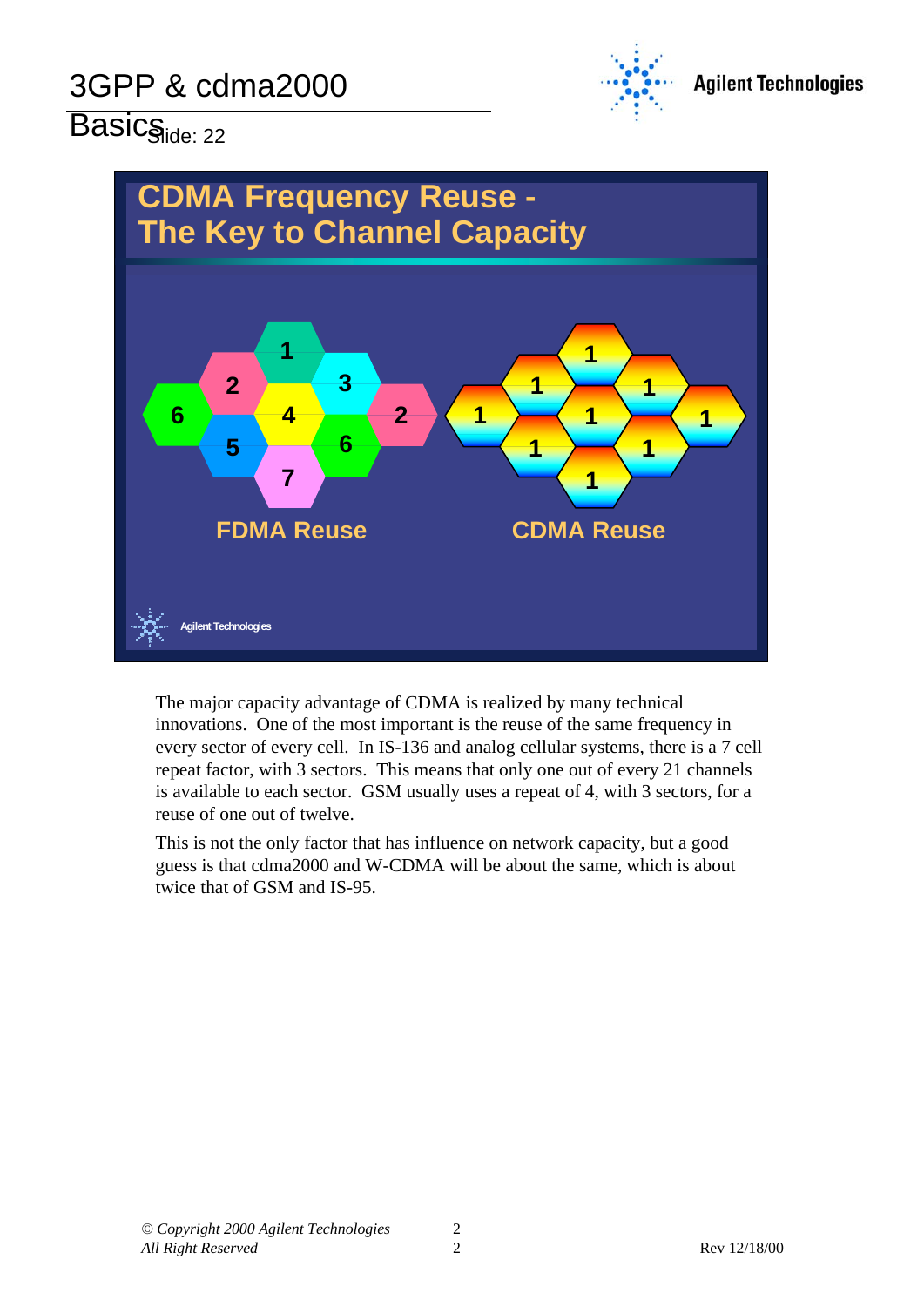

 $\overline{\mathsf{Basis}}_{\mathsf{ide:} 23}$ 

| <b>W-CDMA and cdma2000 - differences</b> |                         |  |  |  |  |
|------------------------------------------|-------------------------|--|--|--|--|
| <b>W-CDMA</b>                            | cdma2000                |  |  |  |  |
| <b>3.84 MCPS</b>                         | 1.2288, 3.6864 MCPS     |  |  |  |  |
| Self synchronized                        | <b>GPS</b> synchronized |  |  |  |  |
| New standard                             | Overlay to IS-95B       |  |  |  |  |
| <b>New Equipment</b>                     | <b>Upgrade Existing</b> |  |  |  |  |
| <b>Agilent Technologies</b>              |                         |  |  |  |  |

3GPP W-CDMA and cdma2000 are both wideband CDMA systems with many similarities in the capabilities that they offer but with many differences in the details of the implementation. The most obvious difference is in the chip rates used for the carrier channel. W-CDMA uses a chip rate of 3.84 Mcps while cdma-2000 uses 1.2288 Mcps - the same rate used by the IS-95A standard with a 3x version version proposed as a future upgrade. At the detail level there are considerable differences in the coding, synchronization and BS identification methodologies adopted by the two standards.

W-CDMA is a major new system, designed only for use in new spectrum, typically the new IMT-2000 band. It will require major new equipment installation by the network operators.

The cdma2000 system is an upgrade to IS-95. It has been designed to share the same frequency in each sector of each cell. For each user that uses cdma2000 coding rather than IS-95, the system is more efficient. Existing equipment can be upgraded to install the new technology.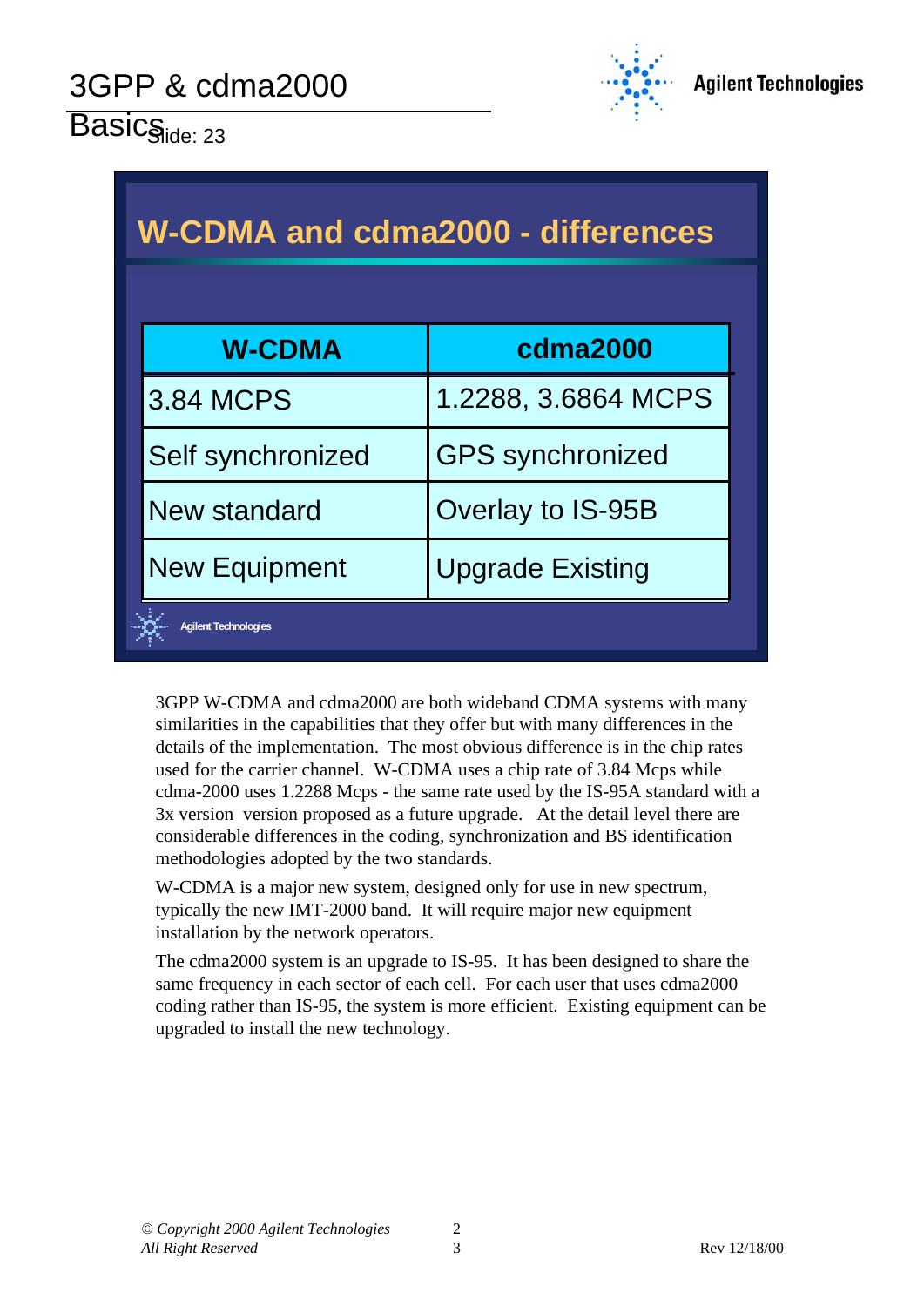$\overline{\mathsf{Basis}}_{\mathsf{side:} 24}$ 





1xEV D.O. is a high-speed, data only network that supports data rates up to 2.4 Mcps and is based on cdma2000 technology. This system operates in existing spectrum, utilizes existing base station equipment with upgrades, and is on the fast track to reach the market. The 3GPP2 standards body spent only 6 months developing Release 0 of 1xEV D.O.

This data only version will be soon followed by a system that can handle both data and voice. This version is known as 1xEV D.V., which stands for 1xEV Data and Voice. Several wireless industry players have made 1xEV D.V. proposals to the 3GPP2.

The origin of 1xEV is a system developed by Qualcomm known as High Data Rate (HDR).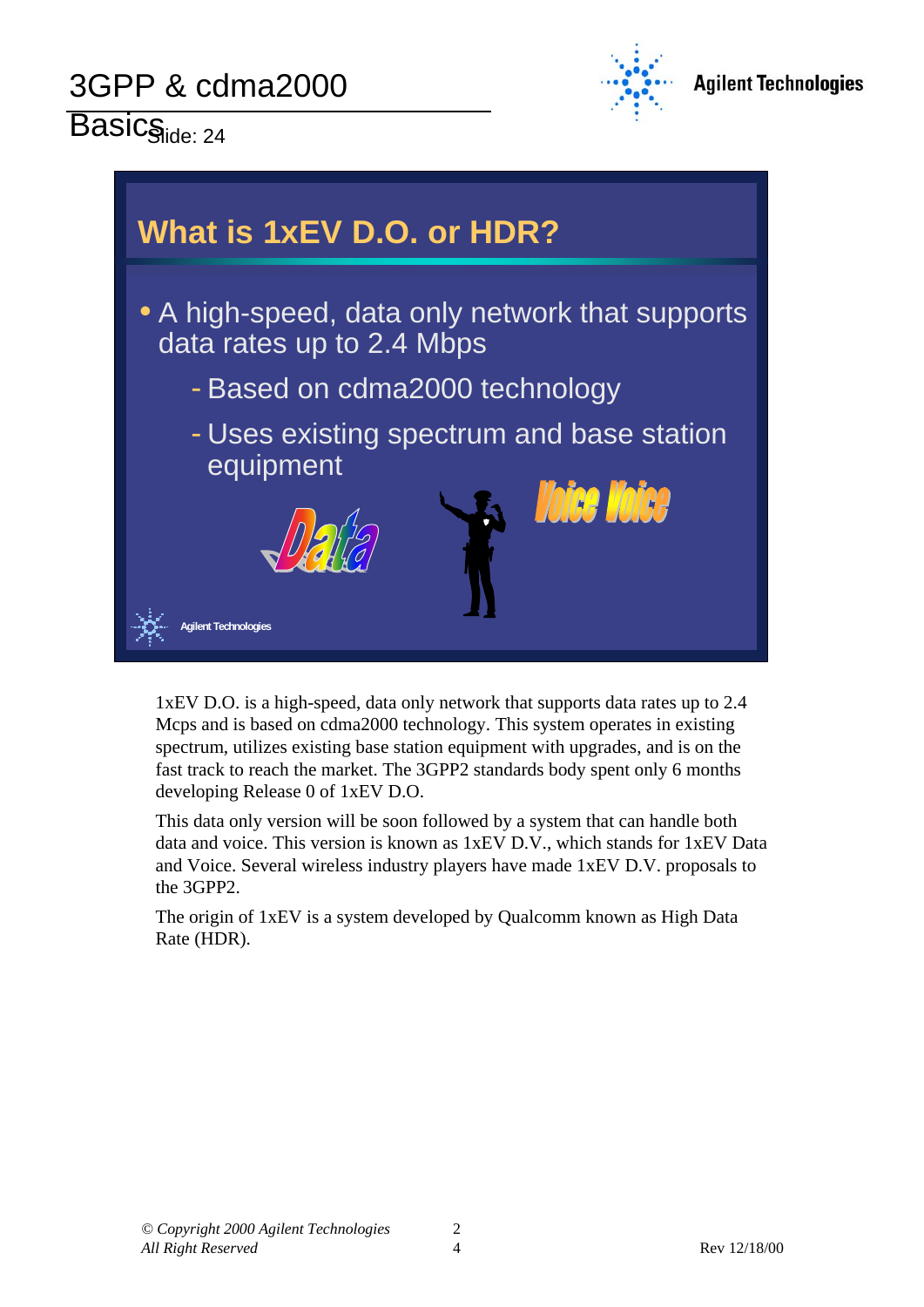# Basicside: 25



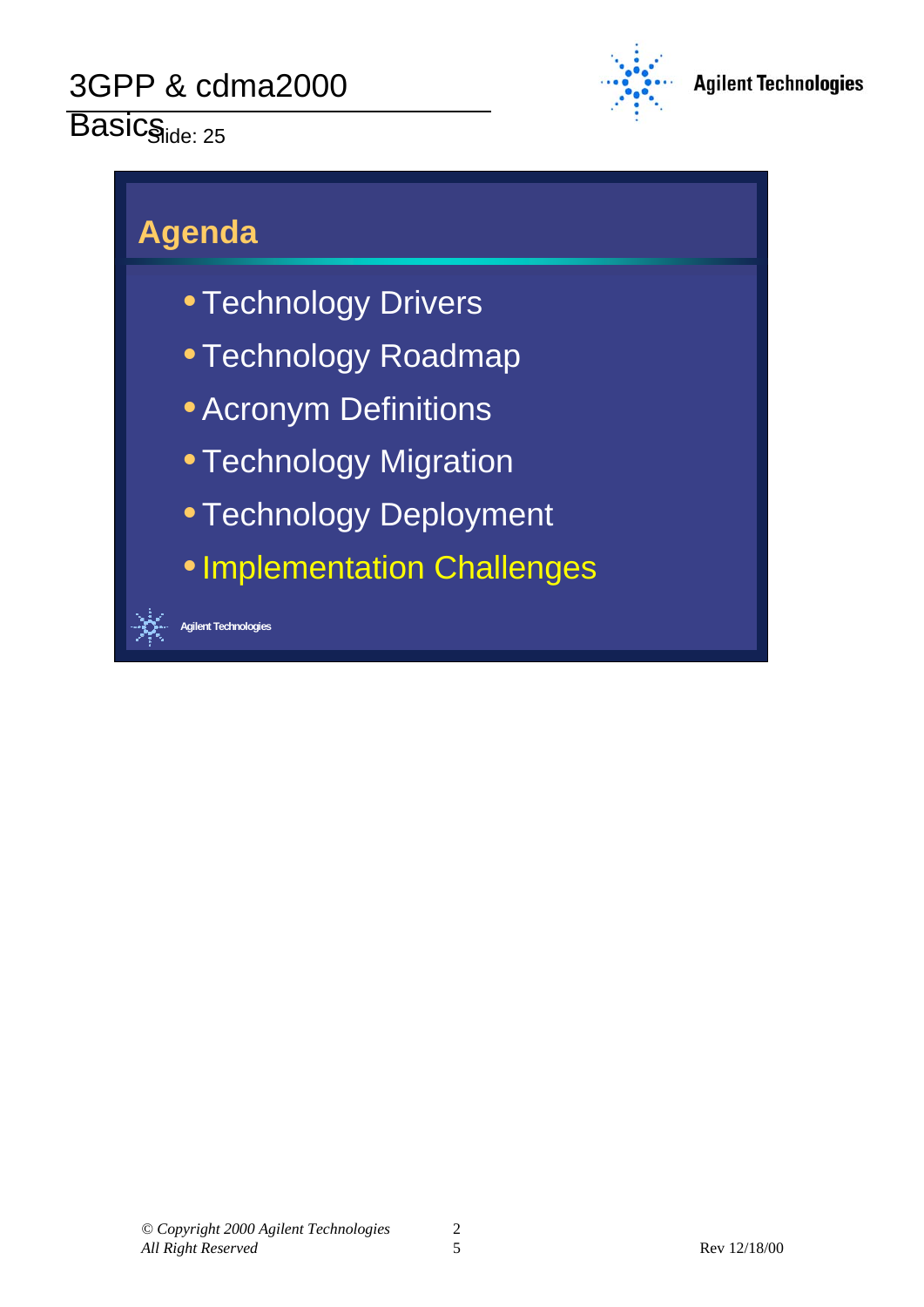Basicside: 26





The need of our customers have been broken down into six areas. Certainly, more areas exist, but these are the major ones.

The ASIC domain is covered by Agilent's Automatic Test Group (ATG). This topic is beyond the scope of this presentation.

Agilent's strengths are in RF test, with different needs for Integration, Conformance, and Manufacturing test.

The testing of the air link protocols is an area of interest from R&D customers that is not covered today. This is being investigated as an area of expansion for our products.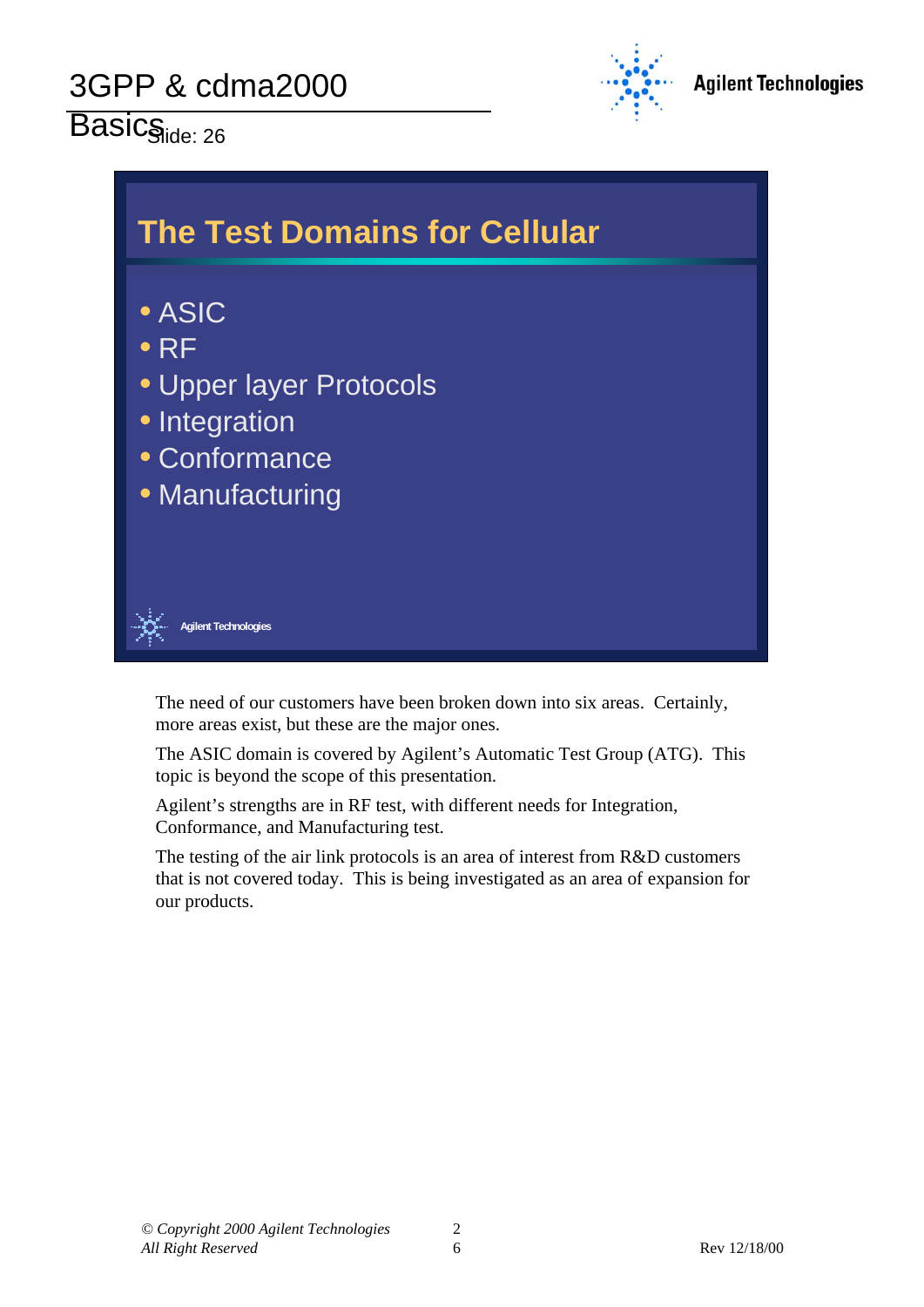# Basicside: 27





There are several differences in CDMA technologies from analog or either of the TDMA technologies. One of the biggest difference is the dynamic range requirement. GSM phones operate over no more than 40 dB transmit power range. CDMA phones have to operate over a much wider range, up to about 80 dB. In addition, there are design specs on the accuracy of this level, as well as the accuracy of the phone to measure the receive level over this entire range.

Typically, calibration of power on a per phone basis is needed.

Trade-offs are made between RF performance and battery life.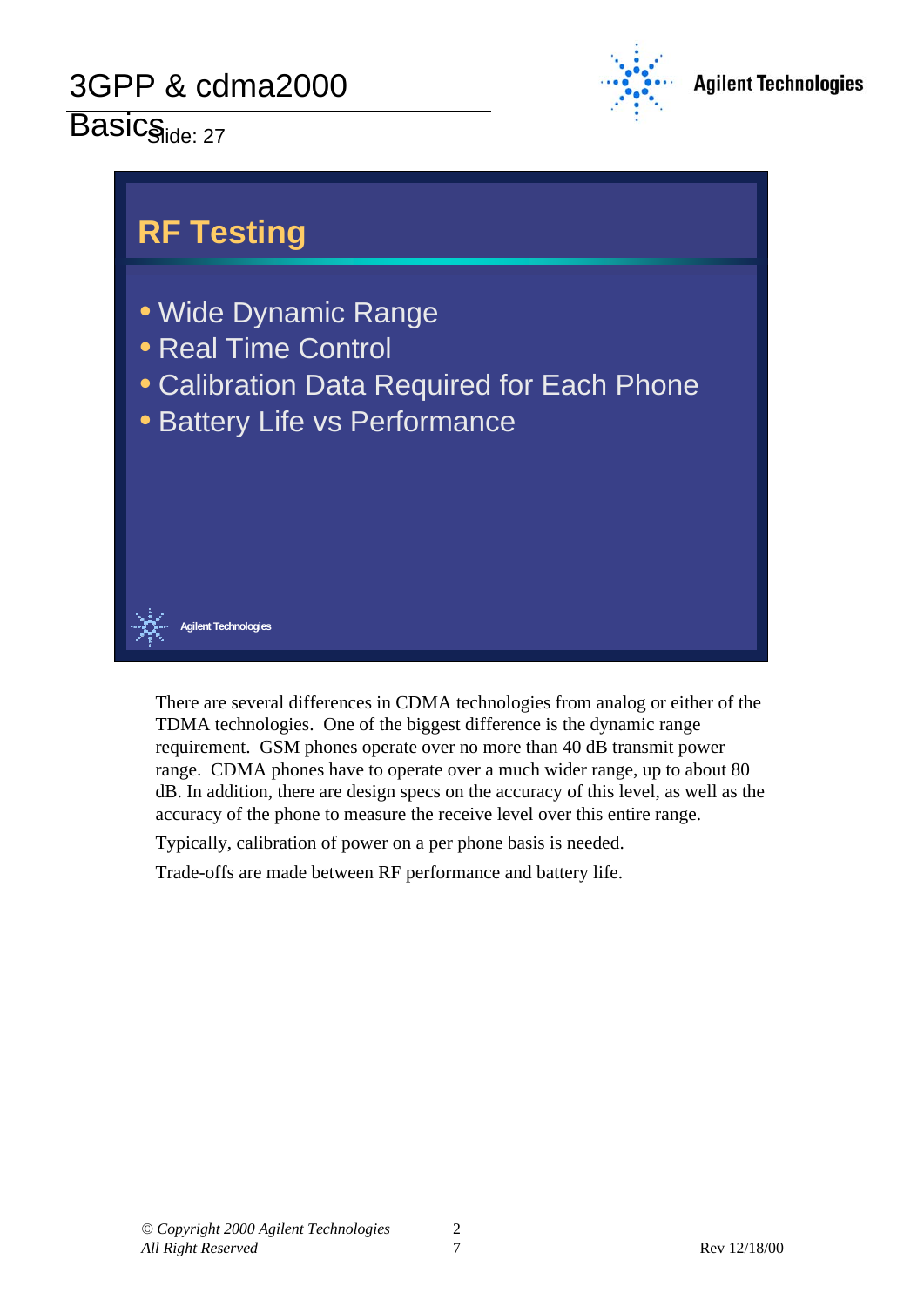Basicside: 28





This is a measurement of 2 different cdma2000 base station signals. The blue line in the center is Additive White Gaussian Noise for comparison. The plot on the left is the base station signal containing only a few code channels. The plot on the right is a fully loaded base station signal.

This curve is called the Complimentary Cumulative Distribution Function (CCDF) and is a measurement that shows, on log scale, the percentage of the time the signal is above the average power of the cell. In order to never clip, there needs to be 6.85 dB overhead between peak and average power for the lightly loaded signal, and 16.2 dB overhead for the fully loaded signal.

It may be impractical and uneconomical to design a power amplifier that can operate with a 16dB of headroom and so there will be a trade off between the design of the base station power amplifier and the carrier loading that can be achieved.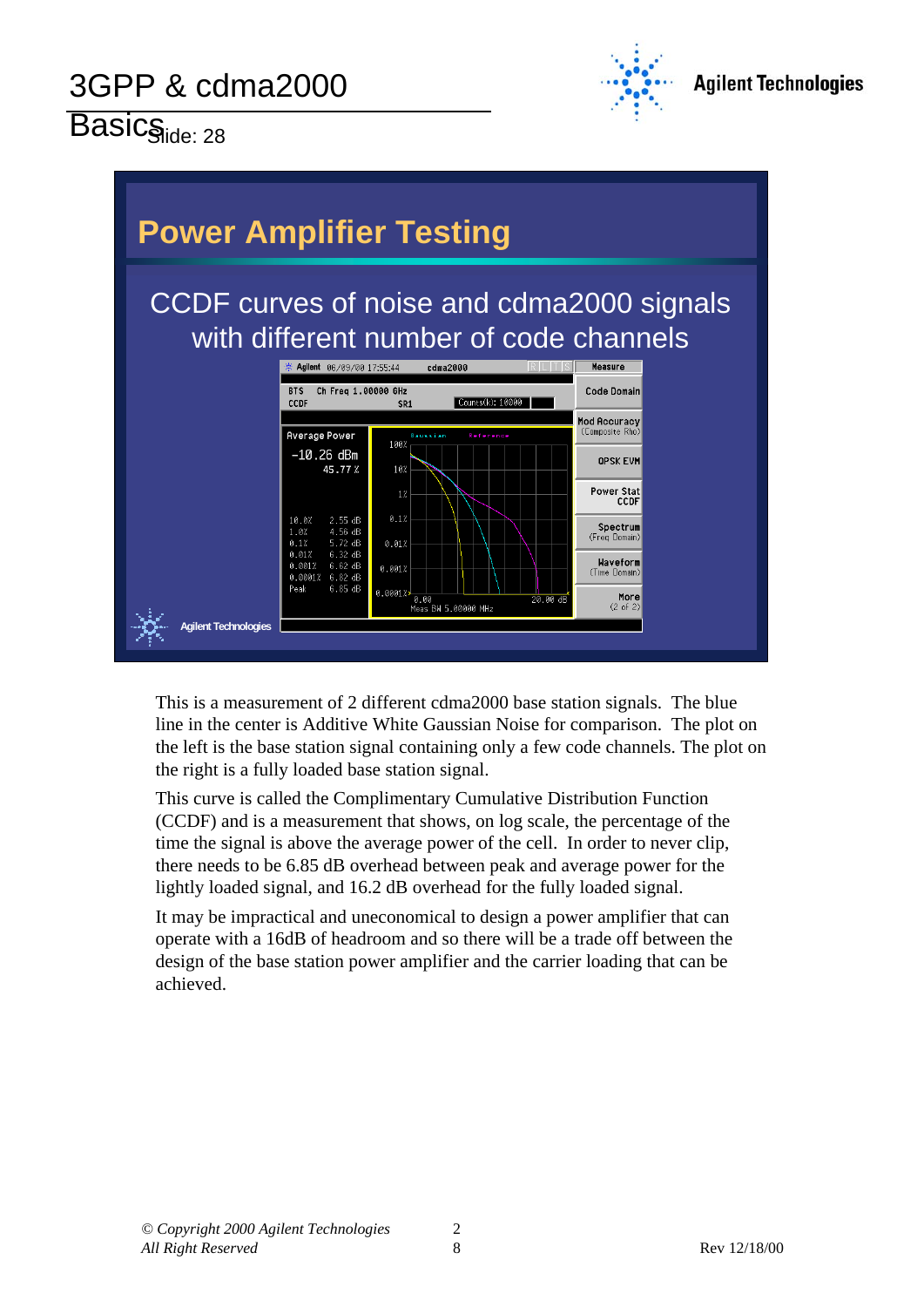

Basicside: 29



It is too expensive to have a power amplifier (PA) with 16 dB overhead. For a base station with 25 watts average power, this is 1 kilowatt of peak power. Instead, if we allow the base station to clip 0.1% of the time, the peak power can be reduced to only 260 watts. Whether this is acceptable depends on the spectral density outside the desired channel.

This is the spectrum of a W-CDMA signal. The signal must fit within a specified spectral mask If we allow the PA to clip then 'spectral re-growth occurs and the amount of energy in the adjacent channel will increase.

It is desirable to provide the minimum power possible and still meet this spec.

The mobile has a similar problem, but trade bias current for the out of band emissions. This is usually a dynamic bias vs. output level and needs good equipment for characterization of its performance.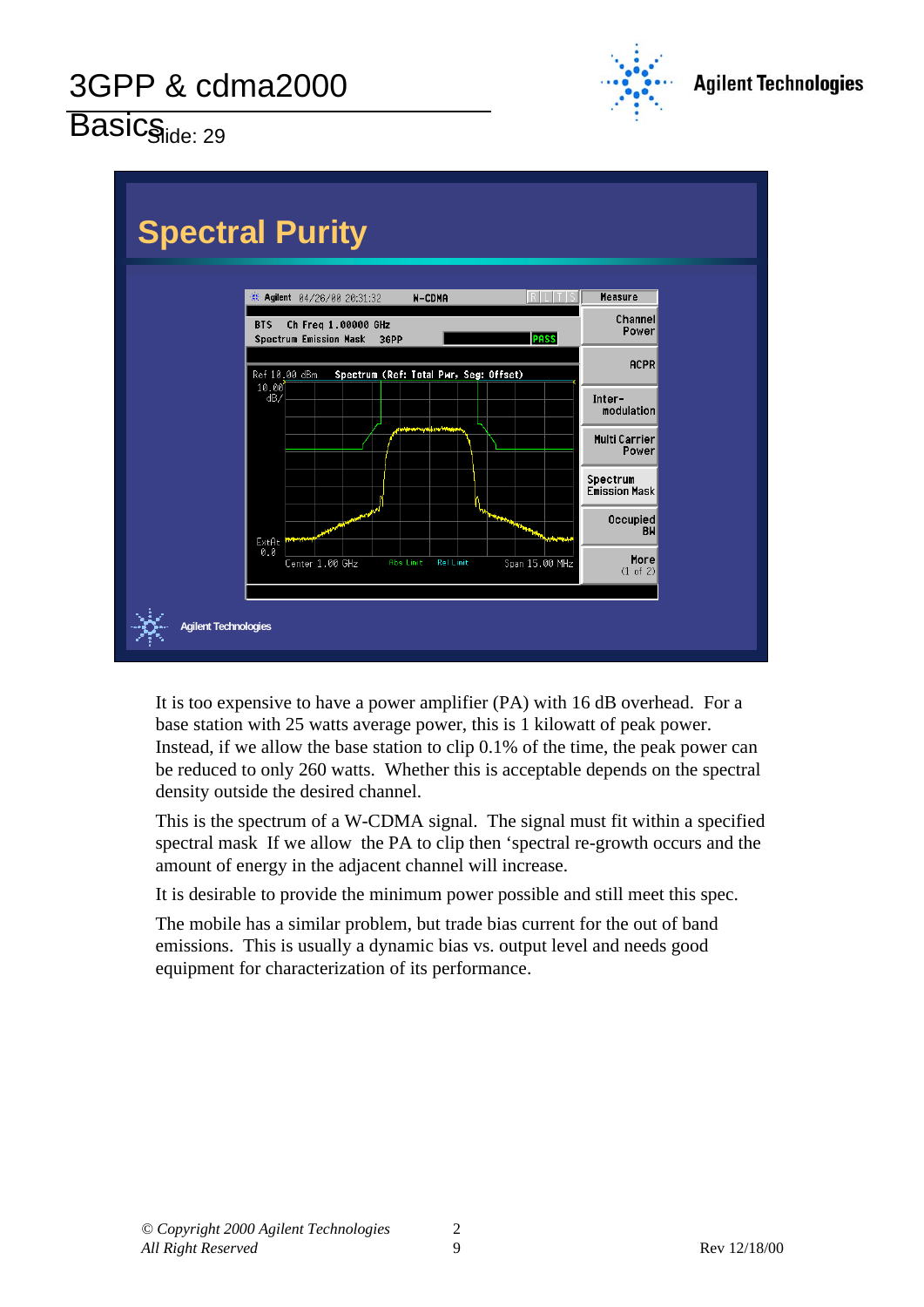

 $\overline{\mathsf{Basis}_{\mathsf{side: 30}}}$ 



The important RF measurements for CDMA are shown here

| - Power            | Wide dynamic Range                                                                                                                        |
|--------------------|-------------------------------------------------------------------------------------------------------------------------------------------|
| - Power Control    | Open Loop and Closed Loop                                                                                                                 |
| - Waveform Quality | New metrics for both standards based on analysis<br>of modulation accuracy and code domain error.                                         |
| - Emissions        | Tight specs with trade-offs                                                                                                               |
| - Frame Error Rate | Requires call processing or test modes                                                                                                    |
|                    | Receiver must operate properly in many different<br>environments and FER is the fundamental<br>measurement used for receiver performance. |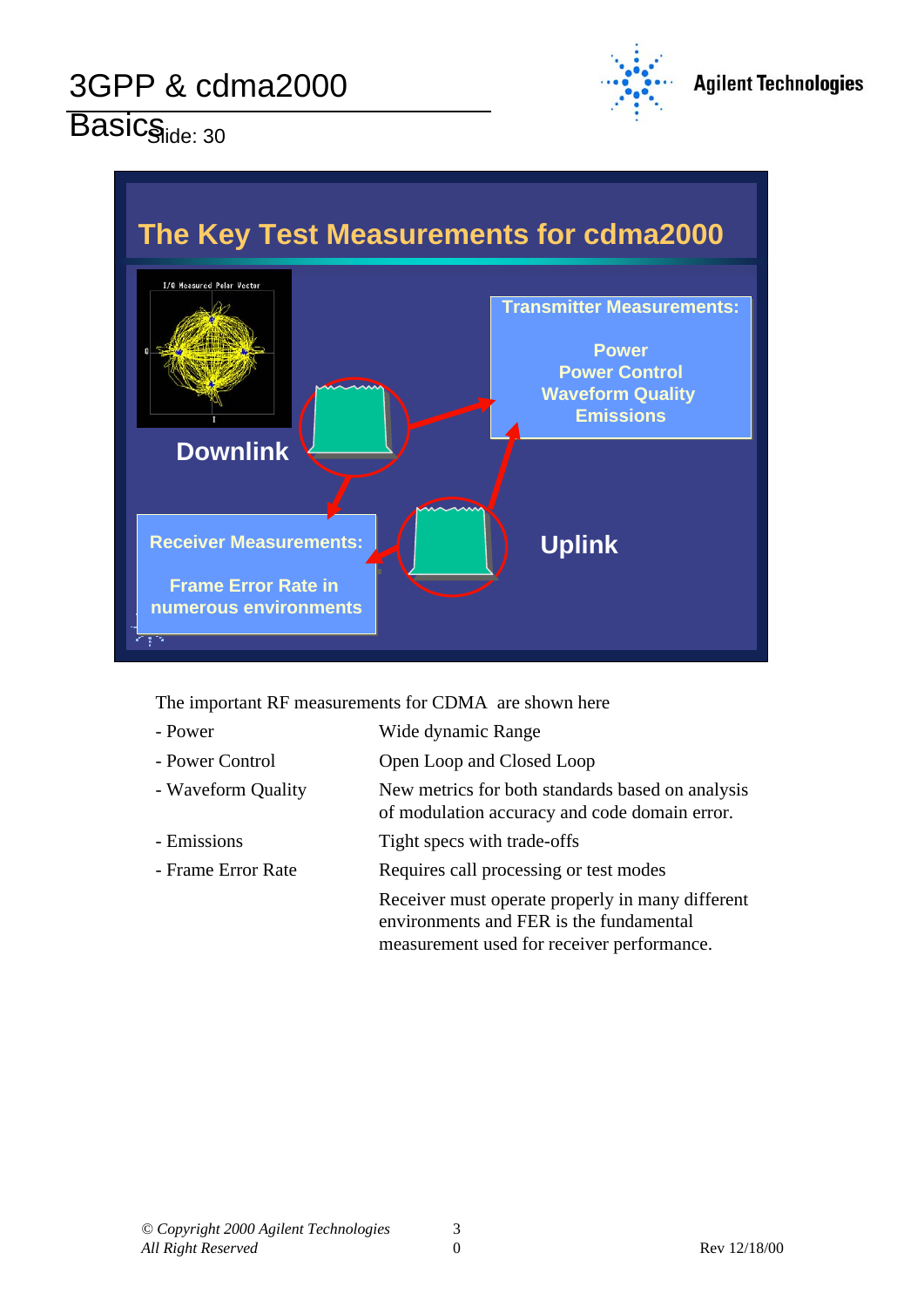Basicside: 31





Agilent Technologies is well positioned in the test market for 3G.

We are involved in all the active standards.

We will have test equipment for all formats.